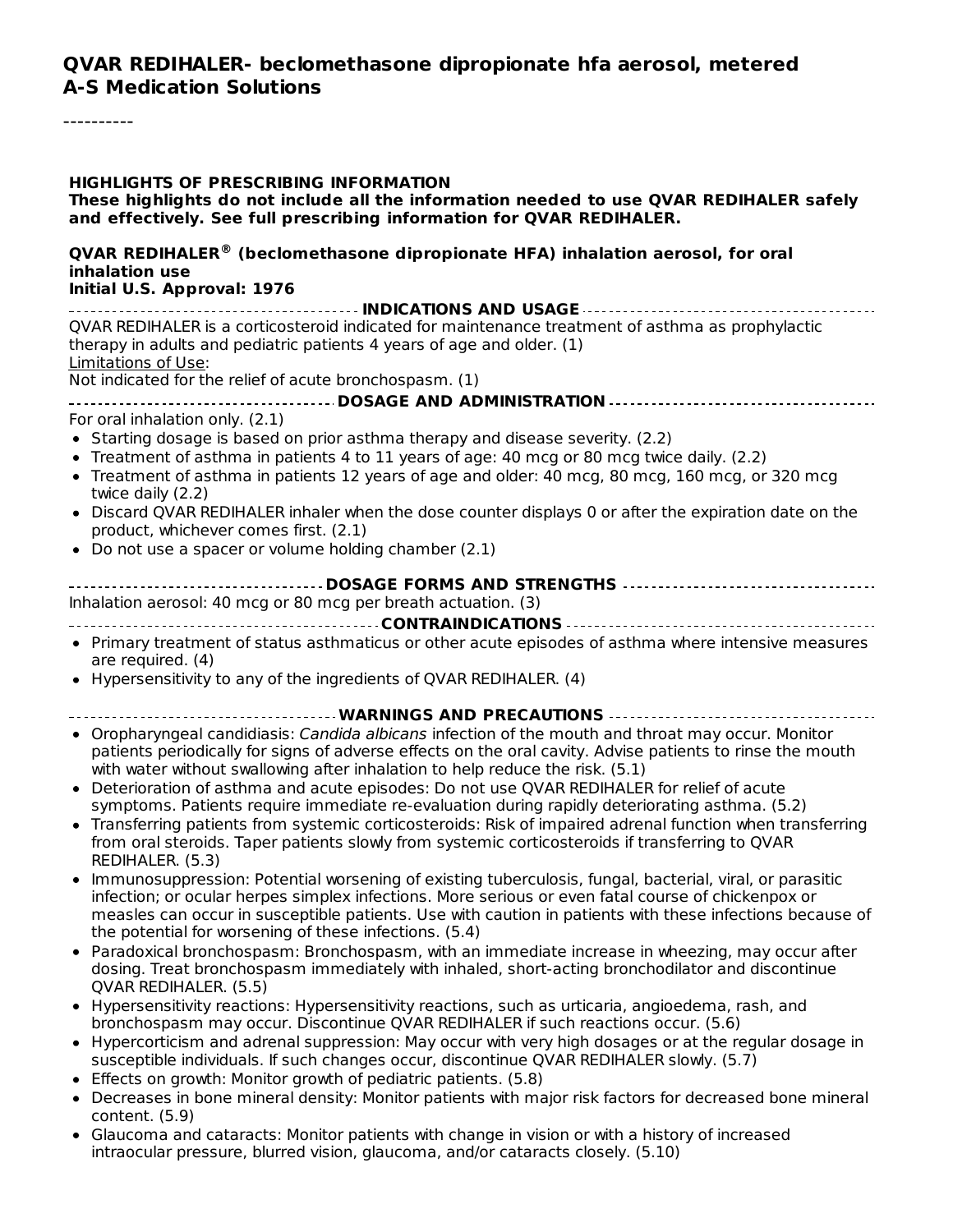#### **ADVERSE REACTIONS**

Most common adverse reactions (incidence  $\geq$ 3% and > placebo) include oral candidiasis, upper respiratory tract infection, nasopharyngitis, allergic rhinitis, oropharyngeal pain and sinusitis. (6.1) **To report SUSPECTED ADVERSE REACTIONS, contact Teva Pharmaceuticals at 1-888-483- 8279 or FDA at 1-800-FDA-1088 or www.fda.gov/medwatch. See 17 for PATIENT COUNSELING INFORMATION and FDA-approved patient labeling.**

**Revised: 4/2021**

**FULL PRESCRIBING INFORMATION: CONTENTS\***

- **1 INDICATIONS AND USAGE**
- **2 DOSAGE AND ADMINISTRATION**
	- **2.1 General Overview**
	- **2.2 Recommended Dosage**
- **3 DOSAGE FORMS AND STRENGTHS**
- **4 CONTRAINDICATIONS**
- **5 WARNINGS AND PRECAUTIONS**
	- **5.1 Oropharyngeal Candidiasis**
	- **5.2 Deterioration of Asthma and Acute Episodes**
	- **5.3 Transferring Patients from Systemic Corticosteroid Therapy**
	- **5.4 Immunosuppression and Risk of Infections**
	- **5.5 Paradoxical Bronchospasm**
	- **5.6 Immediate Hypersensitivity Reactions**
	- **5.7 Hypercorticism and Adrenal Suppression**
	- **5.8 Effects on Growth**
	- **5.9 Reduction in Bone Mineral Density**
	- **5.10 Glaucoma and Cataracts**
- **6 ADVERSE REACTIONS**
	- **6.1 Clinical Trials Experience**
	- **6.2 Postmarketing Experience**
- **8 USE IN SPECIFIC POPULATIONS**
	- **8.1 Pregnancy**
	- **8.2 Lactation**
	- **8.3 Females and Males of Reproductive Potential**
	- **8.4 Pediatric Use**
	- **8.5 Geriatric Use**
- **11 DESCRIPTION**
- **12 CLINICAL PHARMACOLOGY**
	- **12.1 Mechanism of Action**
	- **12.2 Pharmacodynamics**
	- **12.3 Pharmacokinetics**
- **13 NONCLINICAL TOXICOLOGY**

# **13.1 Carcinogenesis, Mutagenesis, Impairment of Fertility**

# **14 CLINICAL STUDIES**

14.1 Trials in the Maintenance Treatment of Asthma

# **16 HOW SUPPLIED/STORAGE AND HANDLING**

# **17 PATIENT COUNSELING INFORMATION**

\* Sections or subsections omitted from the full prescribing information are not listed.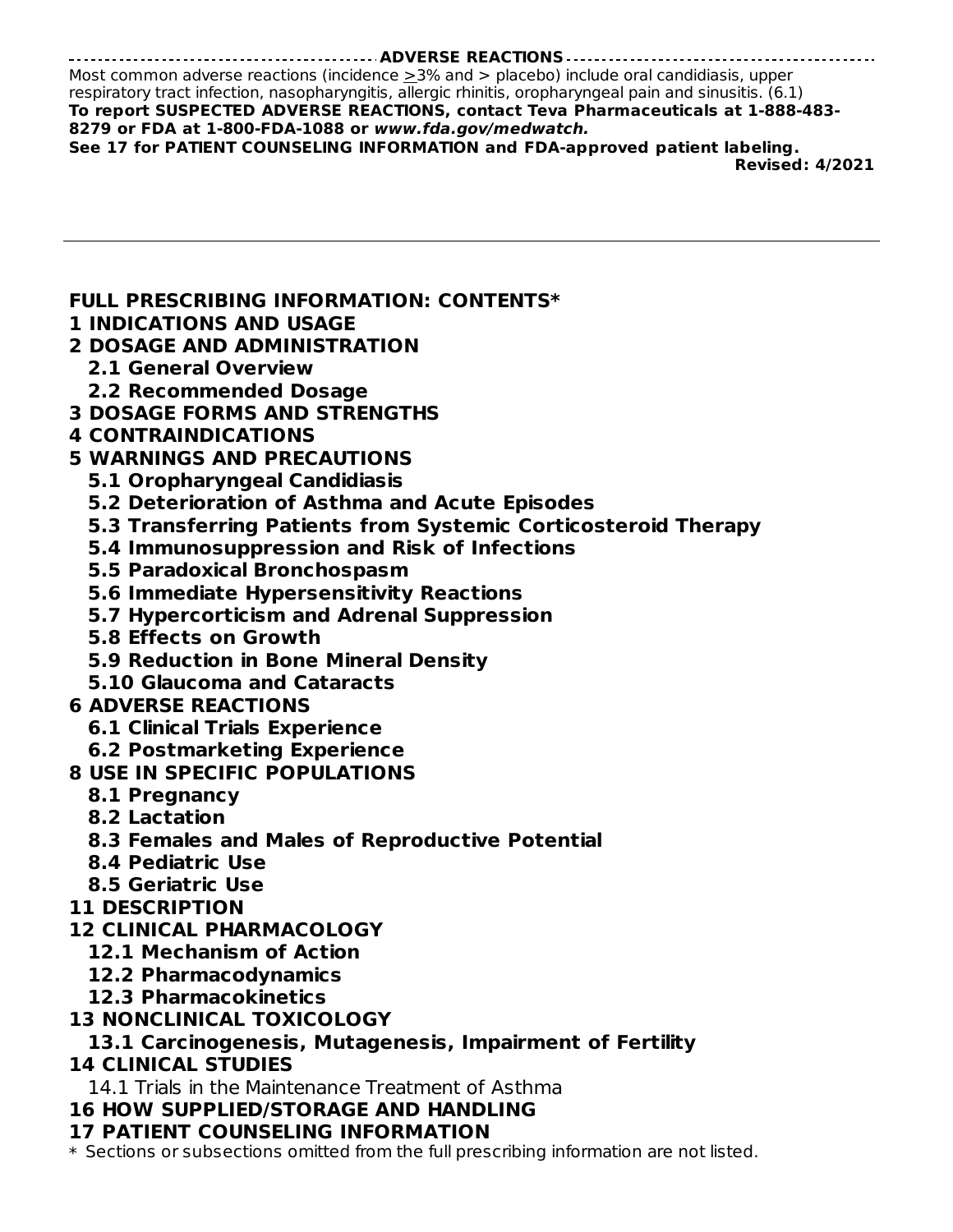# **FULL PRESCRIBING INFORMATION**

### **1 INDICATIONS AND USAGE**

QVAR REDIHALER is indicated in the maintenance treatment of asthma as prophylactic therapy in adults and pediatric patients 4 years of age and older.

Limitations of Use:

QVAR REDIHALER is not indicated for the relief of acute bronchospasm.

# **2 DOSAGE AND ADMINISTRATION**

### **2.1 General Overview**

Administration

- Administer QVAR REDIHALER by oral inhalation.
- After inhalation, rinse mouth with water without swallowing to help reduce the risk of oropharyngeal candidiasis.
- Consistent dose delivery is achieved, whether using the 40‑ or 80‑mcg strengths, due to proportionality of the 2 products (i.e., 2 actuations of 40‑mcg strength should provide a dose comparable to 1 actuation of the 80‑mcg strength). Inhaler Instructions
- Patients should be instructed on the proper use of their inhaler.
- Do not use QVAR REDIHALER with a spacer or volume holding chamber.
- Shaking the inhaler prior to use is not necessary. Do not shake the inhaler with the cap open to avoid possible actuation of the device.

### Priming

QVAR REDIHALER does not require priming.

Cleaning

- Keep the inhaler clean and dry at all times. Never wash or put any part of the inhaler in water.
- Routine maintenance is not required. If the mouthpiece needs cleaning, gently wipe the mouthpiece with a dry cloth or tissue as needed.

### Dose Counter

QVAR REDIHALER has a dose counter attached to the actuator. When the patient receives the inhaler, the number 120 will be displayed. The dose counter will count down each time a spray is released. When the dose counter reaches 20, the color of the numbers will change to red to remind the patient to contact their pharmacist for a refill of medication or consult their physician for a prescription refill. When the dose counter reaches 0, the background will change to solid red. Discard QVAR REDIHALER inhaler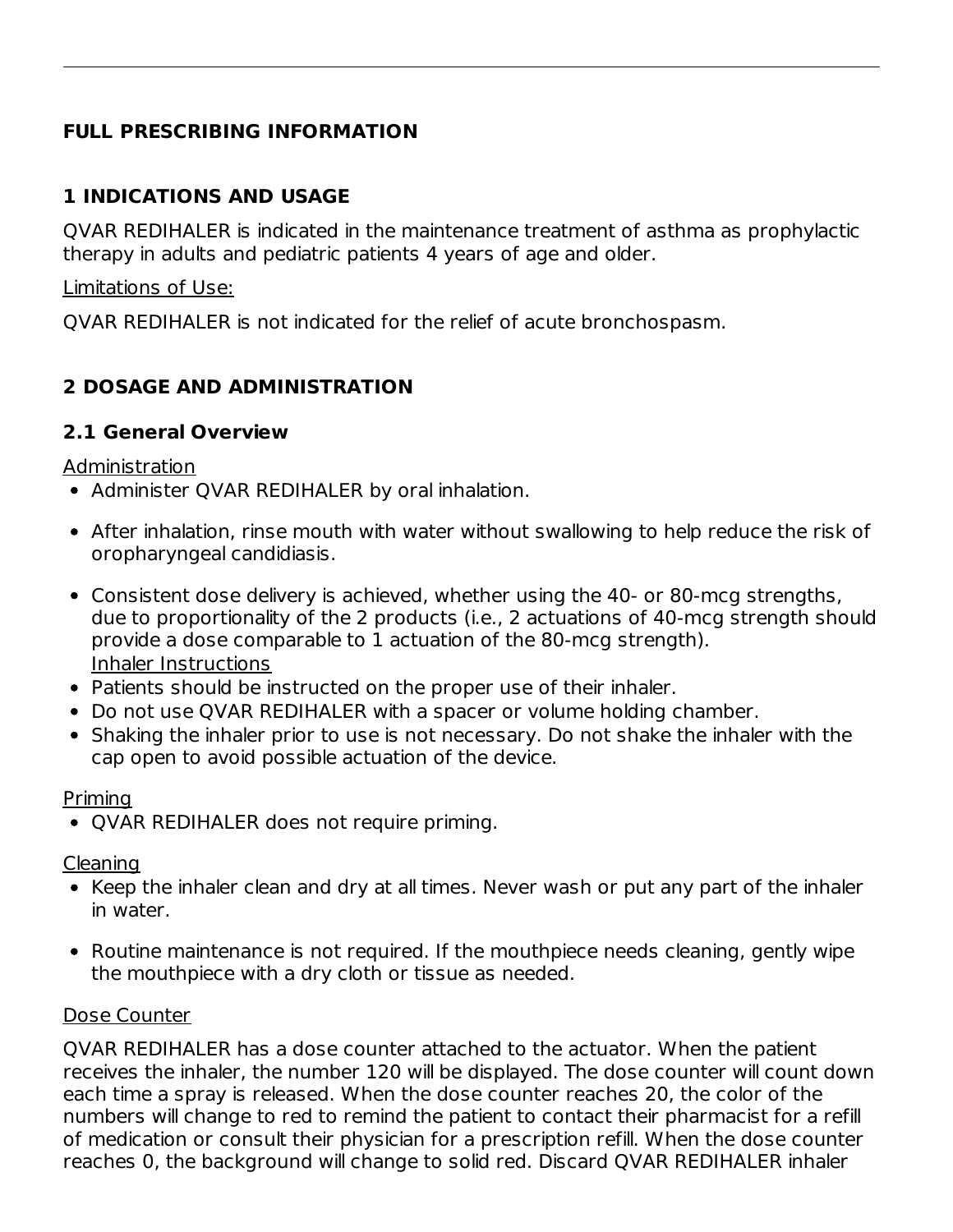when the dose counter displays 0 or after the expiration date on the product, whichever comes first [see Patient Counseling Information (17)].

### **2.2 Recommended Dosage**

Adults and Adolescents 12 years of age and older

The recommended starting dosage for patients 12 years of age and older who are not on an inhaled corticosteroid is 40 to 80 mcg twice daily by oral inhalation, approximately 12 hours apart.

- The starting dosage is based on previous asthma therapy and disease severity, including consideration of the patients' current control of asthma symptoms and risk of future exacerbation.
- For patients switching to QVAR REDIHALER from another inhaled corticosteroid product, select the appropriate starting dosage strength of QVAR REDIHALER based on the strength of the previous inhaled corticosteroid product and disease severity: 40, 80, 160 or 320 mcg twice daily.
- For patients who do not respond adequately to the initial dosage after 2 weeks of therapy, increasing the dosage may provide additional asthma control. The maximum recommended dosage for patients 12 years of age and older is 320 mcg twice daily.

### Pediatric Patients 4 to 11 years

The recommended starting dosage for patients aged 4 to 11 years of age is 40 mcg twice daily by oral inhalation, approximately 12 hours apart.

- The starting dosage is based on previous asthma therapy and disease severity, including consideration of the patients' current control of asthma symptoms and risk of future exacerbation.
- For patients who do not respond adequately to QVAR REDIHALER 40 mcg after 2 weeks of therapy, increasing the dosage to QVAR REDIHALER 80 mcg twice daily may provide additional asthma control.
- The maximum recommended dosage for patients 4 to 11 years of age is 80 mcg twice daily.

# General Dosing Recommendations

The onset and degree of symptom relief will vary in individual patients. Improvement in asthma symptoms can occur within 24 hours of the beginning of treatment and should be expected within the first or second week, but maximum benefit should not be expected until 3 to 4 weeks of therapy. Improvement in pulmonary function is usually apparent within 1 to 4 weeks after the start of therapy.

If a dosage regimen of QVAR REDIHALER fails to provide adequate control of asthma, the therapeutic regimen should be re-evaluated and additional therapeutic options (e.g., replacing the current strength of QVAR REDIHALER with a higher strength, or adding additional controller therapies) should be considered.

As with any inhaled corticosteroid, physicians are advised to titrate the dose of QVAR REDIHALER downward over time to the lowest level that maintains proper asthma control. This is particularly important in children since a controlled study has shown that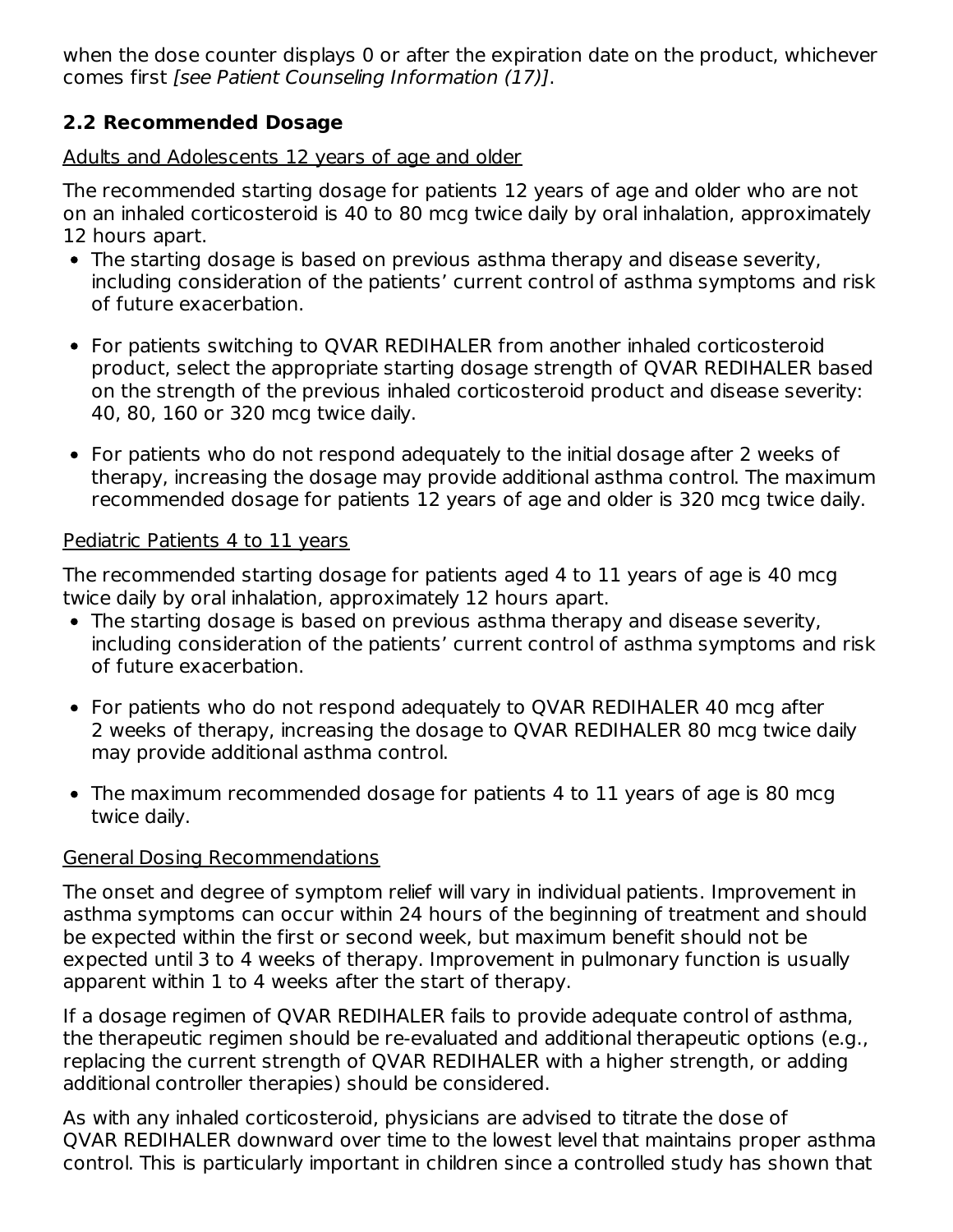beclomethasone dipropionate has the potential to affect growth in children.

The maximum number of inhalations should not exceed 8 per day.

# **3 DOSAGE FORMS AND STRENGTHS**

Inhalation aerosol: a pressurized, breath‑actuated, metered-dose aerosol with a dose counter in 2 strengths

- 40 mcg in an aluminum canister contained within a beige plastic actuator and a hinged white cap
- 80 mcg in an aluminum canister contained within a maroon plastic actuator and a hinged white cap

# **4 CONTRAINDICATIONS**

QVAR REDIHALER is contraindicated in:

- the primary treatment of status asthmaticus or other acute episodes of asthma where intensive measures are required [see Warnings and Precautions (5.2)].
- in patients with known hypersensitivity to beclomethasone dipropionate or any of the ingredients in QVAR REDIHALER [see Warnings and Precautions (5.6)].

# **5 WARNINGS AND PRECAUTIONS**

# **5.1 Oropharyngeal Candidiasis**

Localized infections with Candida albicans have occurred in the mouth and pharynx in some patients receiving QVAR REDIHALER. If oropharyngeal candidiasis develops, it should be treated with appropriate local or systemic (i.e., oral) antifungal therapy while still continuing with QVAR REDIHALER therapy, but at times therapy with QVAR REDIHALER may need to be temporarily interrupted under close medical supervision. After inhalation, the patient should rinse his/her mouth with water without swallowing to help reduce the risk of oropharyngeal candidiasis.

# **5.2 Deterioration of Asthma and Acute Episodes**

QVAR REDIHALER is not indicated for the relief of acute symptoms, i.e., as rescue therapy for the treatment of acute episodes of bronchospasm. An inhaled, short‑acting beta<sub>2</sub>-agonist, not QVAR REDIHALER, should be used to relieve acute symptoms such as shortness of breath. Instruct patients to contact their physician immediately if episodes of asthma that are not responsive to bronchodilators occur during the course of treatment with QVAR REDIHALER. During such episodes, patients may require therapy with oral corticosteroids.

# **5.3 Transferring Patients from Systemic Corticosteroid Therapy**

### HPA Suppression/Adrenal Insufficiency

Particular care is needed in patients who are transferred from systemically active corticosteroids to QVAR REDIHALER because deaths due to adrenal insufficiency have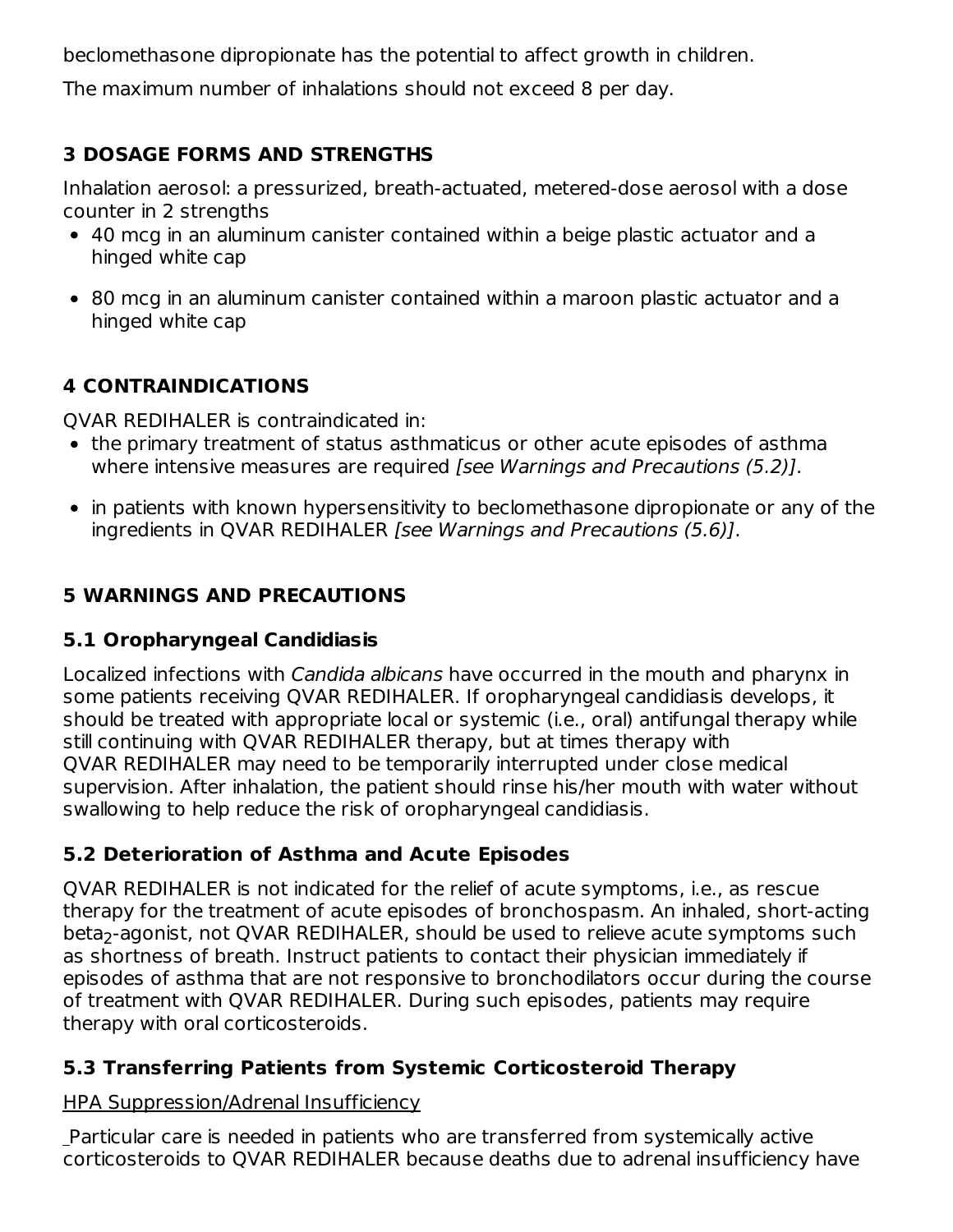occurred in asthmatic patients during and after transfer from systemic corticosteroids to less systemically available inhaled corticosteroids. After withdrawal from systemic corticosteroids, a number of months are required for recovery of hypothalamic‑pituitary‑adrenal (HPA) function.

Patients who have been previously maintained on 20 mg or more per day of prednisone (or its equivalent) may be most susceptible, particularly when their systemic corticosteroids have been almost completely withdrawn. During this period of HPA suppression, patients may exhibit signs and symptoms of adrenal insufficiency when exposed to trauma, surgery, or infections (particularly gastroenteritis) or other conditions with severe electrolyte loss. Although QVAR REDIHALER may provide control of asthmatic symptoms during these episodes, in recommended doses it supplies less than normal physiological amounts of glucocorticoid systemically and does NOT provide the mineralocorticoid that is necessary for coping with these emergencies.

During periods of stress or a severe asthmatic attack, patients who have been withdrawn from systemic corticosteroids should be instructed to resume oral corticosteroids (in large doses) immediately and to contact their physician for further instruction. These patients should also be instructed to carry a warning card indicating that they may need supplementary systemic steroids during periods of stress or a severe asthma attack.

Patients requiring oral or other systemic corticosteroids should be weaned slowly from oral or other systemic corticosteroid use after transferring to QVAR REDIHALER. Lung function (FEV $_{\rm 1}$  or PEF), beta-agonist use, and asthma symptoms should be carefully monitored during withdrawal of oral or other systemic corticosteroids. In addition to monitoring asthma signs and symptoms, patients should be observed for signs and symptoms of adrenal insufficiency such as fatigue, lassitude, weakness, nausea and vomiting, and hypotension.

### Unmasking of Allergic Conditions Previously Suppressed by Systemic Corticosteroids

Transfer of patients from systemic corticosteroid therapy to QVAR REDIHALER may unmask allergic conditions previously suppressed by the systemic corticosteroid therapy, e.g., rhinitis, conjunctivitis, eczema, arthritis, and eosinophilic conditions.

#### Corticosteroid Withdrawal Symptoms

During withdrawal from oral corticosteroids, some patients may experience symptoms of systemically active corticosteroid withdrawal, e.g., joint and/or muscular pain, lassitude, and depression, despite maintenance or even improvement of respiratory function.

### **5.4 Immunosuppression and Risk of Infections**

Persons who are on drugs which suppress the immune system are more susceptible to infections than healthy individuals. Chickenpox and measles, for example, can have a more serious or even fatal course in non-immune patients on corticosteroids. In such patients who have not had these diseases or been properly immunized, particular care should be taken to avoid exposure. It is not known how the dose, route and duration of corticosteroid administration affect the risk of developing a disseminated infection, and nor is the contribution of the underlying disease and/or prior corticosteroid treatment known. If exposed to chickenpox, prophylaxis with varicella-zoster immune globulin (VZIG) may be indicated. If exposed to measles, prophylaxis with pooled intramuscular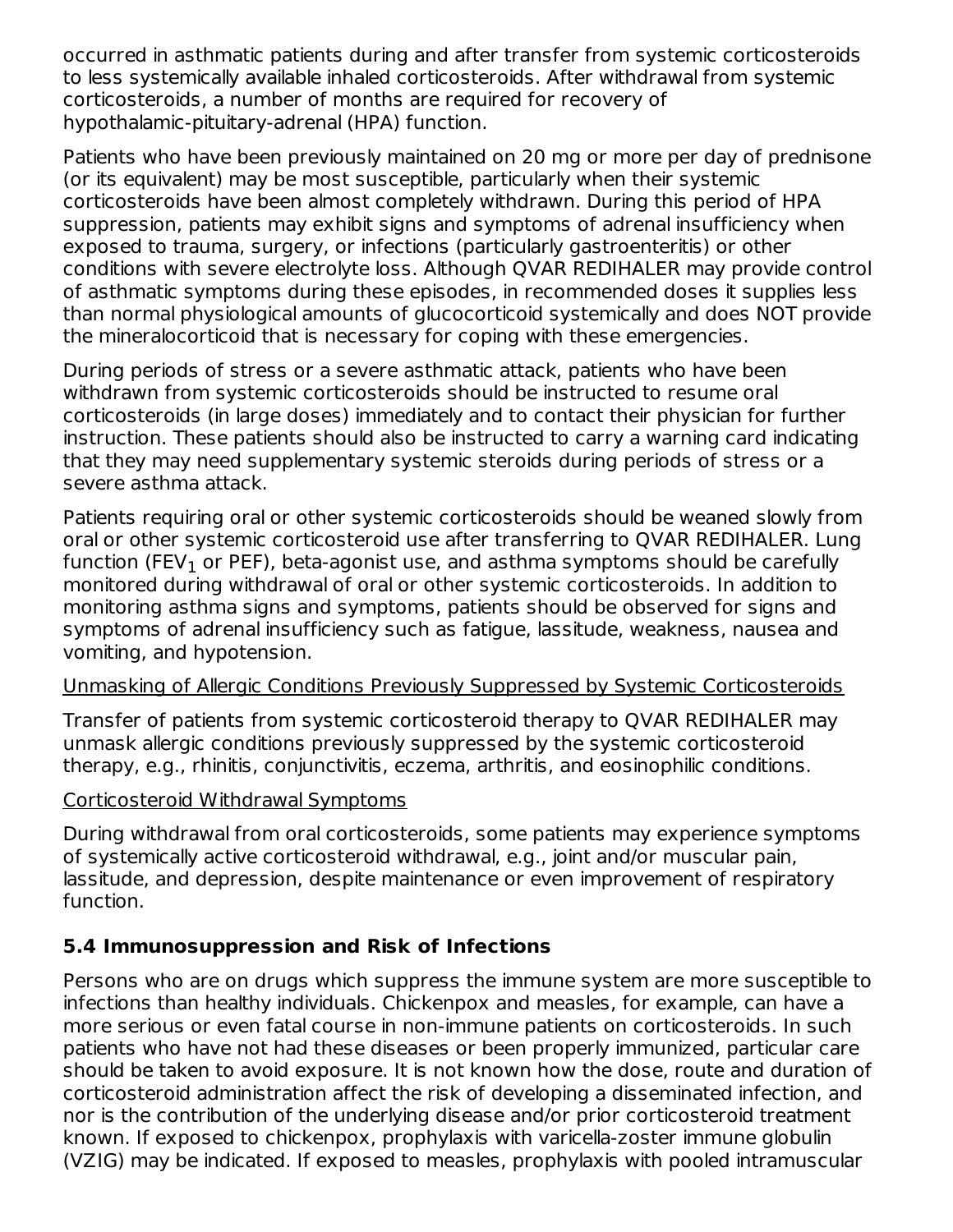immunoglobulin (IG) may be indicated (See the respective package inserts for complete VZIG and IG prescribing information.) If chickenpox develops, treatment with antiviral agents may be considered.

Inhaled corticosteroids should be used with caution, if at all, in patients with active or quiescent tuberculosis infection of the respiratory tract; untreated systemic fungal, bacterial, parasitic or viral infections; or ocular herpes simplex.

# **5.5 Paradoxical Bronchospasm**

Inhaled corticosteroids may produce inhalation‑induced bronchospasm with an immediate increase in wheezing after dosing that may be life-threatening. If inhalation induced bronchospasm occurs following dosing with QVAR REDIHALER, it should be treated immediately with an inhaled, short‑acting bronchodilator. Treatment with QVAR REDIHALER should be discontinued and alternate therapy instituted.

# **5.6 Immediate Hypersensitivity Reactions**

Hypersensitivity reactions, such as urticaria, angioedema, rash, and bronchospasm, may occur after administration of QVAR REDIHALER. Discontinue QVAR REDIHALER if such reactions occur [see Contraindications (4)].

# **5.7 Hypercorticism and Adrenal Suppression**

QVAR REDIHALER will often help control asthma symptoms with less suppression of HPA function than therapeutically equivalent oral doses of prednisone. Since beclomethasone dipropionate is absorbed into the circulation and can be systemically active at higher doses, the beneficial effects of QVAR REDIHALER in minimizing HPA dysfunction may be expected only when recommended dosages are not exceeded and individual patients are titrated to the lowest effective dose.

Because of the possibility of systemic absorption of inhaled corticosteroids, patients treated with QVAR REDIHALER should be observed carefully for any evidence of systemic corticosteroid effects. Particular care should be taken in observing patients postoperatively or during periods of stress for evidence of inadequate adrenal response.

It is possible that systemic corticosteroid effects such as hypercorticism and adrenal suppression (including adrenal crisis) may appear in a small number of patients, particularly when beclomethasone dipropionate is administered at higher than recommended doses over prolonged periods of time. If such effects occur, the dosage of QVAR REDIHALER should be reduced slowly, consistent with accepted procedures for reducing systemic corticosteroids and for management of asthma symptoms.

# **5.8 Effects on Growth**

Orally inhaled corticosteroids, including QVAR REDIHALER, may cause a reduction in growth velocity when administered to pediatric patients. Monitor the growth of pediatric patients receiving QVAR REDIHALER routinely (e.g., via stadiometry). To minimize the systemic effects of orally inhaled corticosteroids, including QVAR REDIHALER, titrate each patient's dose to the lowest dosage that effectively controls his/her symptoms [see Use in Specific Populations (8.4)].

# **5.9 Reduction in Bone Mineral Density**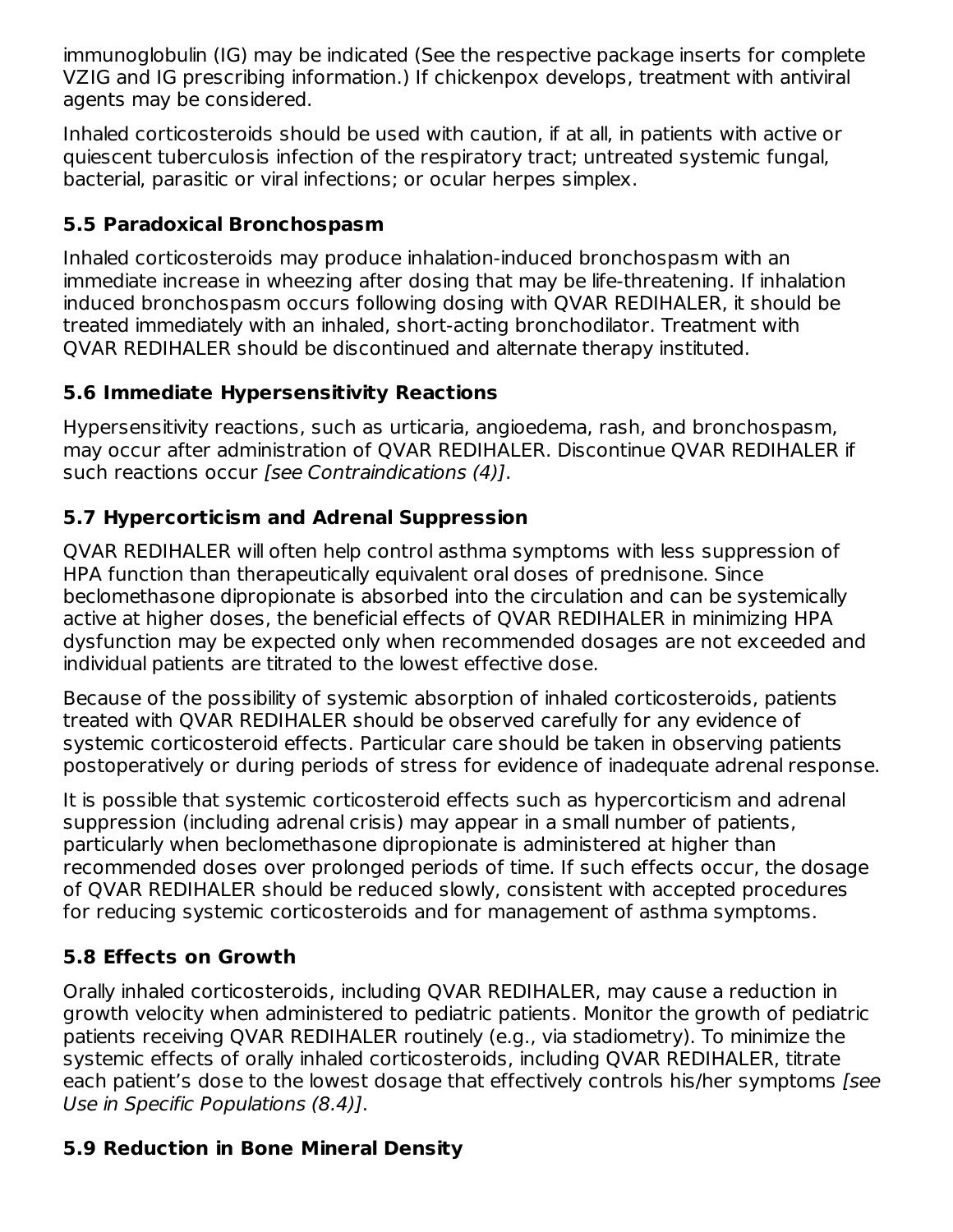Decreases in bone mineral density (BMD) have been observed with long-term administration of products containing inhaled corticosteroids. The clinical significance of small changes in BMD with regard to long-term outcomes, such as fracture, is unknown. Patients with major risk factors for decreased bone mineral content, such as prolonged immobilization, family history of osteoporosis, or chronic use of drugs that can reduce bone mass (e.g., anticonvulsants and corticosteroids) should be monitored and treated with established standards of care.

# **5.10 Glaucoma and Cataracts**

Glaucoma, increased intraocular pressure, blurred vision and cataracts have been reported following the use of long-term administration of inhaled corticosteroids. Therefore, close monitoring is warranted in patients with a change in vision or with a history of increased intraocular pressure, blurred vision, glaucoma, and/or cataracts while using QVAR REDIHALER.

# **6 ADVERSE REACTIONS**

The following clinically significant adverse reactions are described elsewhere in the labeling:

- Oropharyngeal candidiasis [see Warnings and Precautions (5.1)]
- Immunosuppression and risk of infections [see Warnings and Precautions (5.4)]
- Hypercorticism and adrenal suppression *[see Warnings and Precautions (5.7)]*
- Reduction in bone mineral density [see Warnings and Precautions (5.9)]
- Growth effects [see Warnings and Precautions (5.8) and Use in Specific Populations  $(8.4)$ ]
- Glaucoma and cataracts [see Warnings and Precautions (5.10)]

# **6.1 Clinical Trials Experience**

A total of 1858 subjects participated in the QVAR REDIHALER clinical development program. Because clinical trials are conducted under widely varying conditions, adverse reaction rates observed in the clinical trials of a drug cannot be directly compared to rates in the clinical trials of another drug and may not reflect the rates observed in practice.

Adults and Adolescent Patients 12 years of Age and Older: The adverse reaction information presented in Table 1 is derived from 3 double-blind, placebo-controlled clinical trials in which 1230 patients (751 female and 479 male adults previously treated with as-needed bronchodilators and/or inhaled corticosteroids) were treated with QVAR REDIHALER (doses of 40, 80, 160, or 320 mcg twice daily) or QVAR (beclomethasone dipropionate HFA) Inhalation Aerosol (QVAR MDI; doses of 160 or 320 mcg twice daily) or placebo. In considering these data, difference in average duration of exposure and clinical trial design should be taken into account.

**Table 1: Adverse Reactions Experienced by at Least 3% of Adult and Adolescent Patients in the QVAR REDIHALER or QVAR MDI Groups and Greater Than Placebo by Treatment and Daily Dose**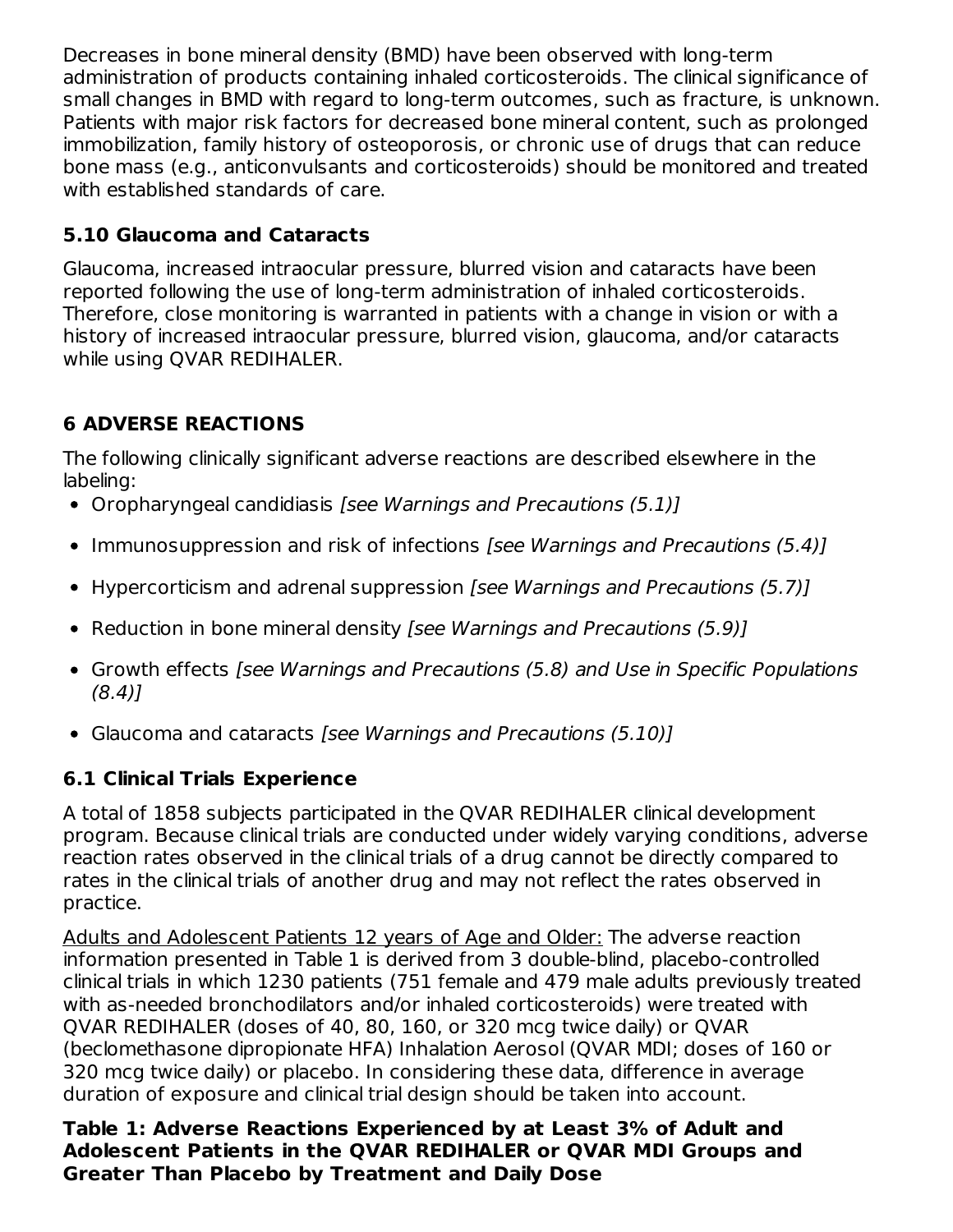| Preferred<br>Term                                    | Number (%) of patients |                |                              |                         |                         |                       |                |  |  |
|------------------------------------------------------|------------------------|----------------|------------------------------|-------------------------|-------------------------|-----------------------|----------------|--|--|
|                                                      |                        |                | <b>QVAR REDIHALER</b>        | <b>QVAR MDI</b>         |                         |                       | <b>Placebo</b> |  |  |
|                                                      | 80 mcg<br>$N = 90$     | $N=92$         | 160 mcg 320 mcg<br>$N = 214$ | 640<br>mcg<br>$N = 211$ | 320<br>mcg<br>$N = 212$ | 640<br>mcg<br>$N=107$ | $N = 304$      |  |  |
| Oral Candidiasis 0                                   |                        | 2(2)           | 7(3)                         | 15(7)                   | 6(3)                    | 9(8)                  | $1 (-1)$       |  |  |
| Upper<br>Respiratory<br><b>Tract Infection</b>       | 3(3)                   | 3(3)           | 9(4)                         | 6(3)                    | 17(8)                   | 4(4)                  | 6(2)           |  |  |
| Nasopharyngitis $ 4(4) $                             |                        | 2(2)           | 3(1)                         | 3(1)                    | 6(3)                    | 4(4)                  | 4(1)           |  |  |
| Oropharyngeal 2 (2)<br>Pain                          |                        | 2(2)           | $1 (-1)$                     | 3(1)                    | 6(3)                    | 4(4)                  | $ 2 (-1) $     |  |  |
| Viral Upper<br>Respiratory<br><b>Tract Infection</b> | 3(3)                   | $\overline{0}$ | $1 (-1)$                     | 3(1)                    | 4(2)                    | $ 2 (-1) $            | 4(1)           |  |  |
| Sinusitis                                            | 3(3)                   | $\overline{0}$ | $1 (-1)$                     | $ 2 (-1) $              | $1 (-1)$                | $ 1 (-1) $            | $2(-1)$        |  |  |
| Rhinitis Allergic                                    | $\mathbf 0$            | 3(3)           | $\mathbf 0$                  | $ 2 (-1) $              | $\mathbf 0$             | $ 1 (-1) $            | $\overline{0}$ |  |  |

\*QVAR MDI=QVAR Inhalation Aerosol

Other adverse reactions that occurred in clinical trials using QVAR REDIHALER with an incidence of 1% to 3% and which occurred at a greater incidence than placebo were back pain, headache, pain, nausea and cough.

Pediatric Patients 4 to 11 Years of Age: The adverse reaction information presented in Table 2 concerning QVAR REDIHALER and QVAR MDI is derived from one 12‑week placebo-controlled study in pediatric patients 4 to 11 years of age with persistent asthma.

#### **Table 2: Adverse Reactions Experienced by at Least 3% of Patients 4 to 11 Years of Age in the QVAR REDIHALER or QVAR MDI Groups and Greater Than Placebo by Treatment and Daily Dose**

| <b>Preferred Term</b> |                       | Number $(\%)$ of patients |                |  |  |  |
|-----------------------|-----------------------|---------------------------|----------------|--|--|--|
|                       | <b>QVAR REDIHALER</b> | <b>OVAR MDI</b>           | <b>Placebo</b> |  |  |  |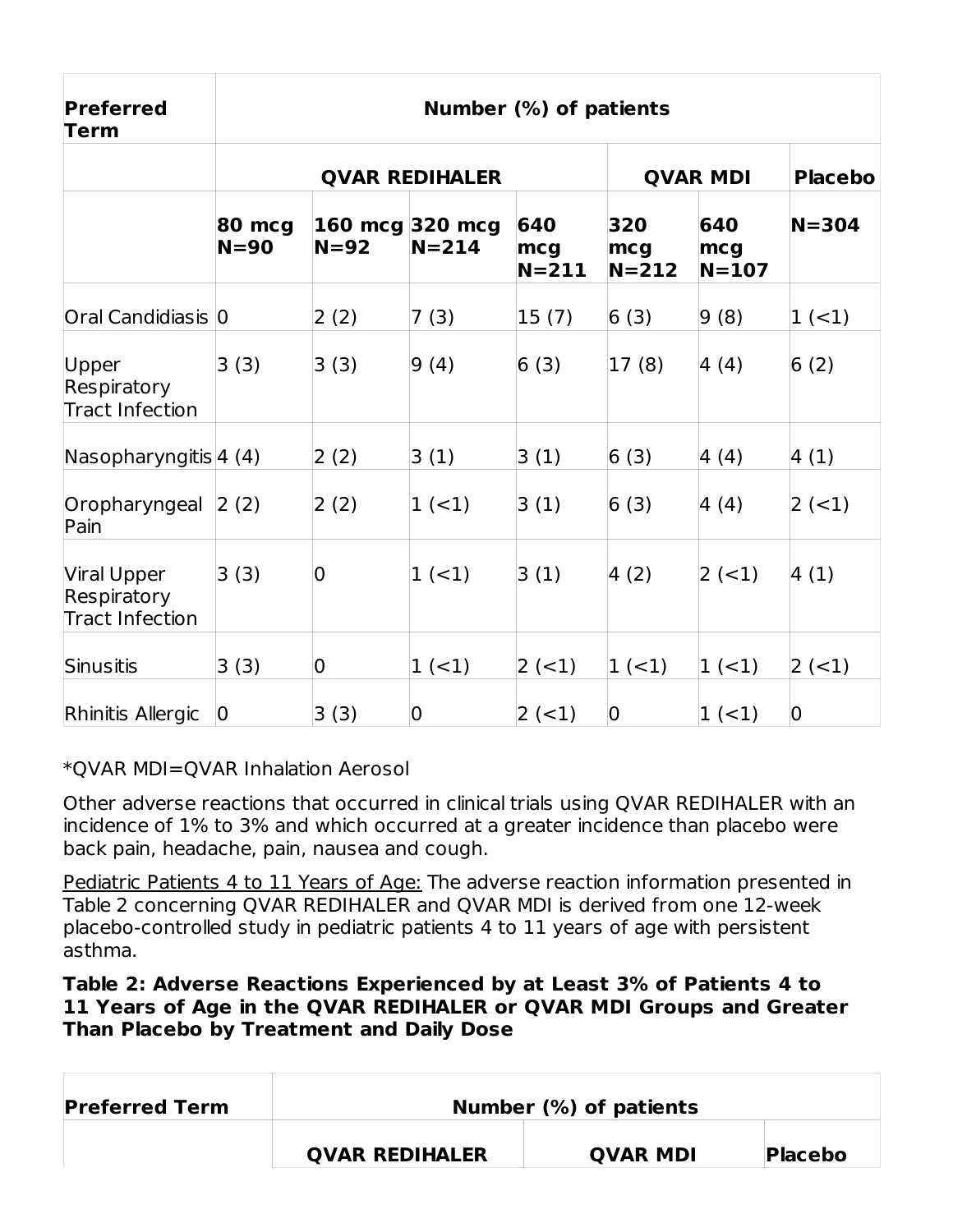|                                                      | 80 mcg<br>$N = 126$ | <b>160 mcg</b><br>$N = 125$ | 80 mcg<br>$N = 125$ | 160 mcg<br>$N=125$ | $N=127$ |
|------------------------------------------------------|---------------------|-----------------------------|---------------------|--------------------|---------|
| Upper Respiratory<br><b>Tract Infection</b>          | 3(2.4)              | 1(0.8)                      | 6(4.8)              | 5(4.0)             | 5(3.9)  |
| Nasopharyngitis                                      | 5(4.0)              | 11 (8.8)                    | 6(4.8)              | 6(4.8)             | 4(3.1)  |
| Viral Upper<br><b>Respiratory Tract</b><br>Infection | 5(4.0)              | 5(4.0)                      | 3(2.4)              | 1(0.8)             | 4(3.1)  |
| Pharyngitis                                          | 4(3.2)              | 4(3.2)                      | 4 (3.2)             | 4(3.2)             | 2(1.6)  |
| Cough                                                | 1(0.8)              | 3(2.4)                      | 9(7.2)              | 6(4.8)             | 4(3.1)  |
| Vomiting                                             | 2(1.6)              | 2(1.6)                      | 4(3.2)              | $\boldsymbol{0}$   | 2(1.6)  |
| Headache                                             | 2(1.6)              | 5(4.0)                      | $\overline{0}$      | 4(3.2)             | 5(3.9)  |
| Pyrexia                                              | 1(0.8)              | 4(3.2)                      | 4(3.2)              | 3(2.4)             | 3(2.4)  |

\*QVAR MDI=QVAR Inhalation Aerosol

Other adverse reactions that occurred in clinical trials using QVAR REDIHALER with an incidence of 1% to 3% and which occurred at a greater incidence than placebo were influenza, gastroenteritis viral, ear infection, oral candidiasis, diarrhea, and myalgia.

# **6.2 Postmarketing Experience**

In addition to the adverse reactions reported from clinical trials with QVAR REDIHALER, the following adverse reactions have been identified during post-approval use of QVAR MDI and other inhaled corticosteroids. Because these reactions are reported voluntarily from a population of uncertain size, it is not always possible to reliably estimate their frequency or establish a causal relationship to drug exposure.

Local Effects: Localized infections with Candida albicans have occurred in patients treated with beclomethasone dipropionate or other orally inhaled corticosteroids [see Warnings and Precautions (5.1)].

Psychiatric and Behavioral Changes: Aggression, depression, sleep disorders, psychomotor hyperactivity, and suicidal ideation have been reported (primarily in children).

Eye Disorders: Blurred vision, central serous chorioretinopathy (CSC).

# **8 USE IN SPECIFIC POPULATIONS**

**8.1 Pregnancy**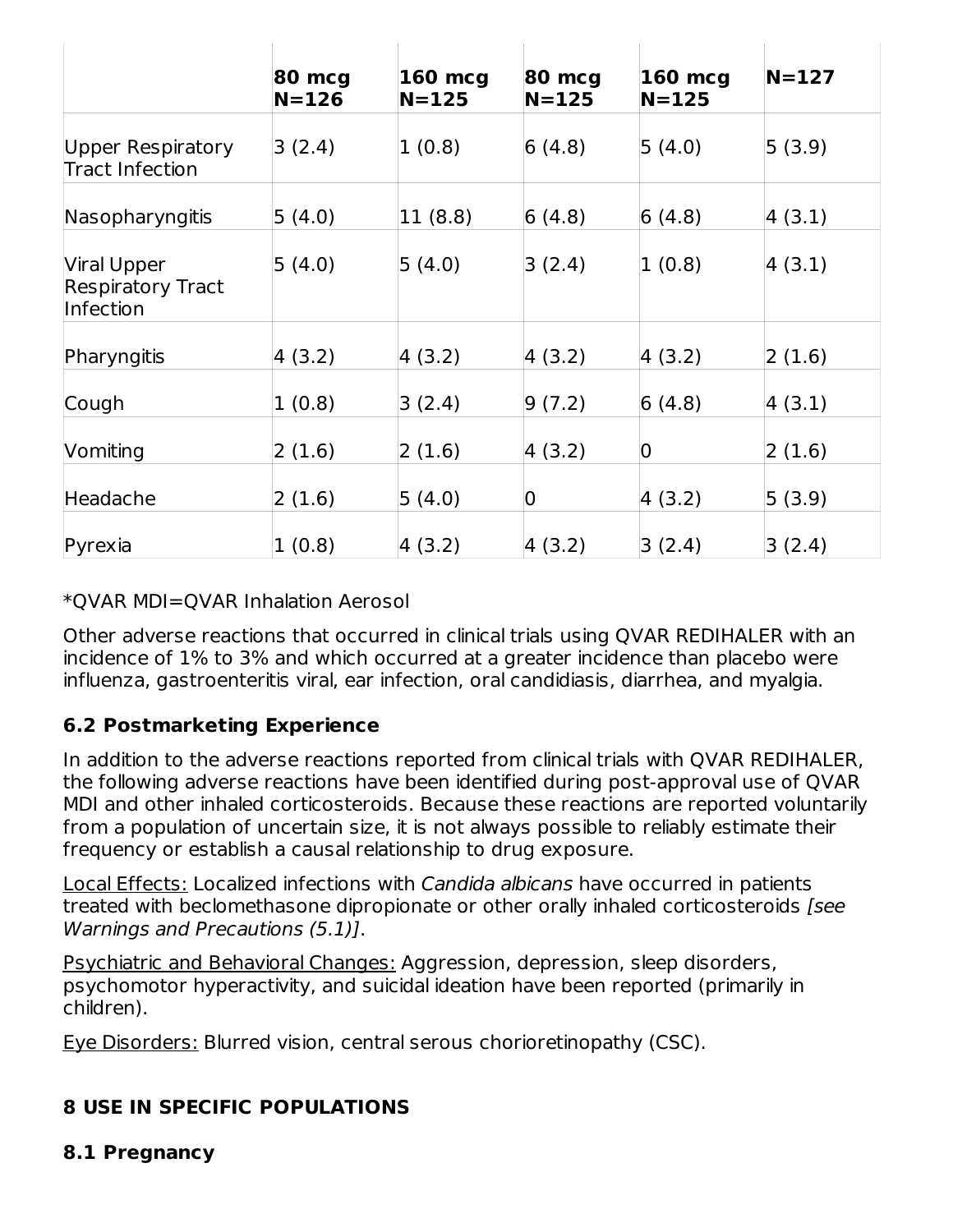### Risk Summary

There are no adequate and well‑controlled studies with QVAR REDIHALER or beclomethasone dipropionate in pregnant women. There are clinical considerations with the use of inhaled corticosteroids (ICS), including beclomethasone dipropionate, in pregnant women [see Clinical Considerations]. Also, no published studies, including studies of large birth registries, have to date related the use of ICS to any increases in congenital malformations or other adverse perinatal outcomes. Thus, available human data do not establish the presence or absence of drug‑associated risk to the fetus. In animal reproduction studies, beclomethasone dipropionate resulted in adverse developmental effects in mice and rabbits at subcutaneous doses equal to or greater than approximately 0.75 times the maximum recommended human daily inhalation dose (MRHDID) in adults (0.64 mg/day) [see Data]. In rats exposed to beclomethasone dipropionate by inhalation, dose-related gross injury to the fetal adrenal glands was observed at doses greater than 180 times the MRHDID, but there was no evidence of external or skeletal malformations or embryolethality at inhalation doses of up to 440 times the MRHDID.

The estimated background risk of major birth defects and miscarriage for the indicated population(s) are unknown. In the US general population, the estimated risk of major birth defects and miscarriage in clinically recognized pregnancies is 2‑4% and 15‑20%, respectively.

### Clinical Considerations

# Disease-Associated Maternal and/or Embryo/Fetal Risk

The risk of complications to the mother and developing fetus from inadequate control of asthma must be balanced against the risks from exposure to beclomethasone dipropionate. In women with poorly or moderately controlled asthma, evidence demonstrates that there is an increased risk of preeclampsia in the mother and prematurity, low birth weight, and small for gestational age for the neonate. The level of asthma control should be closely monitored in pregnant women and treatment adjusted to maintain optimal control.

# Labor or Delivery

There are no specific human data regarding any adverse effects of inhaled beclomethasone dipropionate on labor and delivery.

# Data

# Animal Data

In an embryofetal development study in pregnant rats, beclomethasone dipropionate administration during organogenesis from gestation days 6 to 15 at inhaled doses 180 times the MRHDID in adults and higher (on a mg/m<sup>2</sup> basis at maternal doses of 11.5 and 28.3 mg/kg/day) produced dose‑dependent gross injury (characterized by red foci) of the adrenal glands in fetuses. There were no findings in the adrenal glands of rat fetuses at an inhaled dose that was 40 times the MRHDID in adults (on a mg/m<sup>2</sup> basis at a maternal dose of 2.4 mg/kg/day). There was no evidence of external or skeletal malformations or embryolethality in rat at inhaled doses up to 440 times the MRHDID (on a mg/m<sup>2</sup> basis at maternal doses up to 28.3 mg/kg/day).

In an embryofetal development study in pregnant mice, beclomethasone dipropionate administration from gestation days 1 to 18 at subcutaneous doses equal to and greater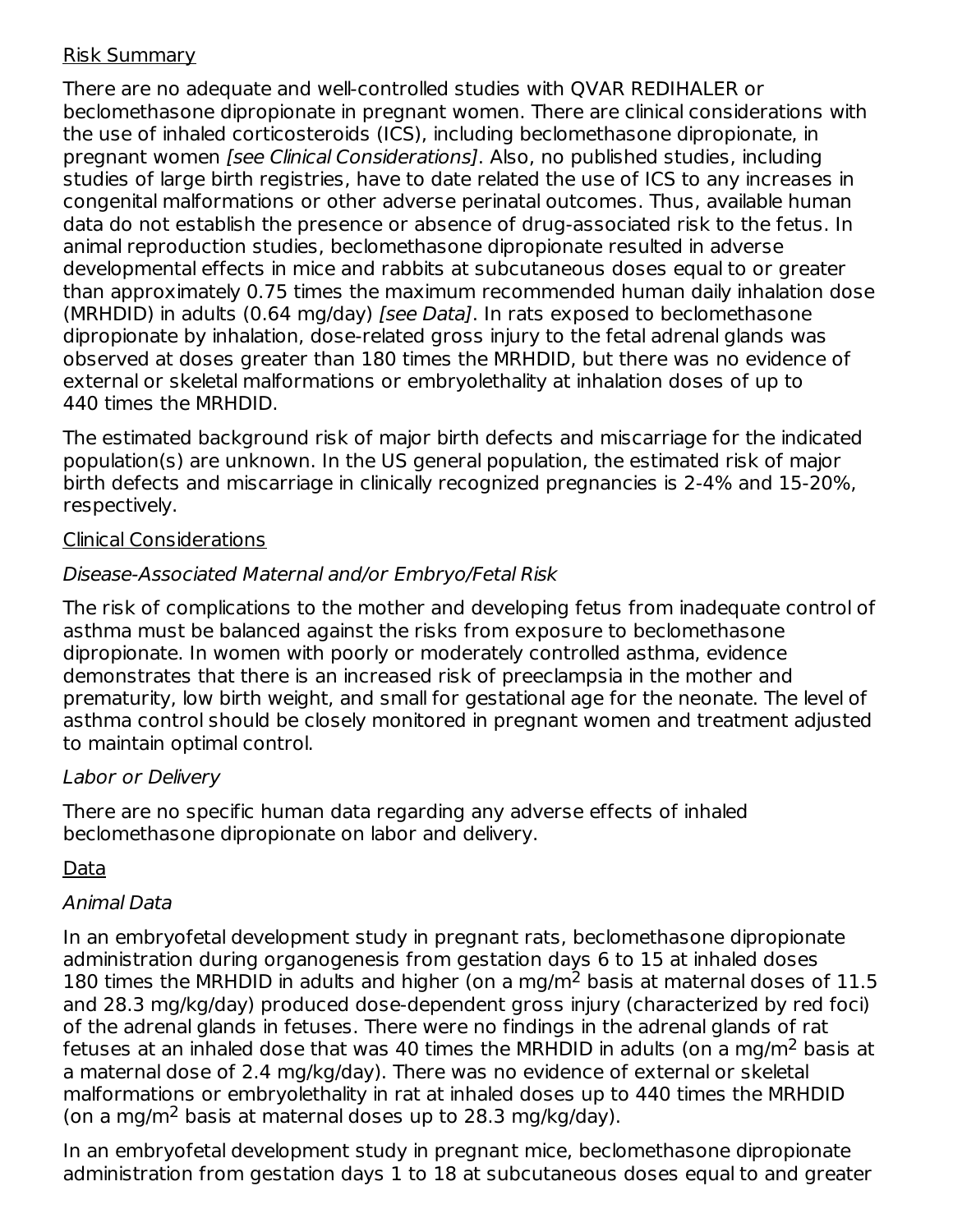than 0.75 times the MRHDID in adults (on a mg/m<sup>2</sup> basis at maternal doses of 0.1 mg/kg/day and higher) produced adverse developmental effects (increased incidence of cleft palate). A no-effect dose in mice was not identified. In a second embryofetal development study in pregnant mice, beclomethasone dipropionate administration from gestation days 1 to 13 at subcutaneous doses equal to and greater than 2.3 times the MRHDID in adults (on a mg/m<sup>2</sup> basis at a maternal dose of 0.3 mg/kg/day) produced embryolethal effects (increased fetal resorptions) and decreased pup survival.

In an embryofetal development study in pregnant rabbits, beclomethasone dipropionate administration during organogenesis from gestation days 7 to 16 at subcutaneous doses equal to and greater than 0.75 times the MRHDID in adults (on a mg/m<sup>2</sup> basis at maternal doses of 0.025 mg/kg/day and higher) produced external and skeletal malformations and embryolethal effects (increased fetal resorptions). There were no effects in fetuses of pregnant rabbits administered a subcutaneous dose 0.2 times the MRHDID in adults (on a mg/m<sup>2</sup> basis at a maternal dose of 0.006 mg/kg/day).

# **8.2 Lactation**

### Risk Summary

There are no data available on the presence of beclomethasone dipropionate in human milk, the effects on the breastfed child, or the effects on milk production. However, other inhaled corticosteroids have been detected in human milk. The developmental and health benefits of breastfeeding should be considered along with the mother's clinical need for QVAR REDIHALER and any potential adverse effects on the breastfed child from beclomethasone dipropionate or from the underlying maternal condition.

# **8.3 Females and Males of Reproductive Potential**

Impairment of fertility was observed in rats and dogs at oral doses of beclomethasone dipropionate corresponding to 250 and 25 times the MRHDID for adults on a mg/m<sup>2</sup> basis, respectively. [see Nonclinical Toxicology (13.1)].

# **8.4 Pediatric Use**

The safety and effectiveness of QVAR REDIHALER for the maintenance treatment of asthma as prophylactic therapy have been established in pediatric patients aged 4 years and older. Use of QVAR REDIHALER for this indication is supported by evidence from adequate and well-controlled studies. Five-hundred and one children between the ages of 4 and 11 were treated with at least one dose of QVAR REDIHALER or QVAR MDI in one 12‑week clinical trial. The safety and effectiveness of QVAR REDIHALER in children below 4 years of age have not been established.

Controlled clinical studies have shown that inhaled corticosteroids may cause a reduction in growth velocity in pediatric patients. A 12‑month, randomized, controlled clinical trial evaluated the effects of QVAR MDI versus beclomethasone dipropionate in a CFC propellant‑based formulation (CFC‑BDP) on growth in children age 5 to 11. A total of 520 patients were enrolled, of whom 394 received QVAR MDI (100 to 400 mcg/day ex-valve) and 126 received CFC-BDP (200 to 800 mcg/day ex-valve). Similar control of asthma was noted in each treatment arm. When comparing results at month 12 to baseline, the mean growth velocity in children treated with QVAR MDI was approximately 0.5 cm/year less than that noted with children treated with CFC‑BDP via large‑volume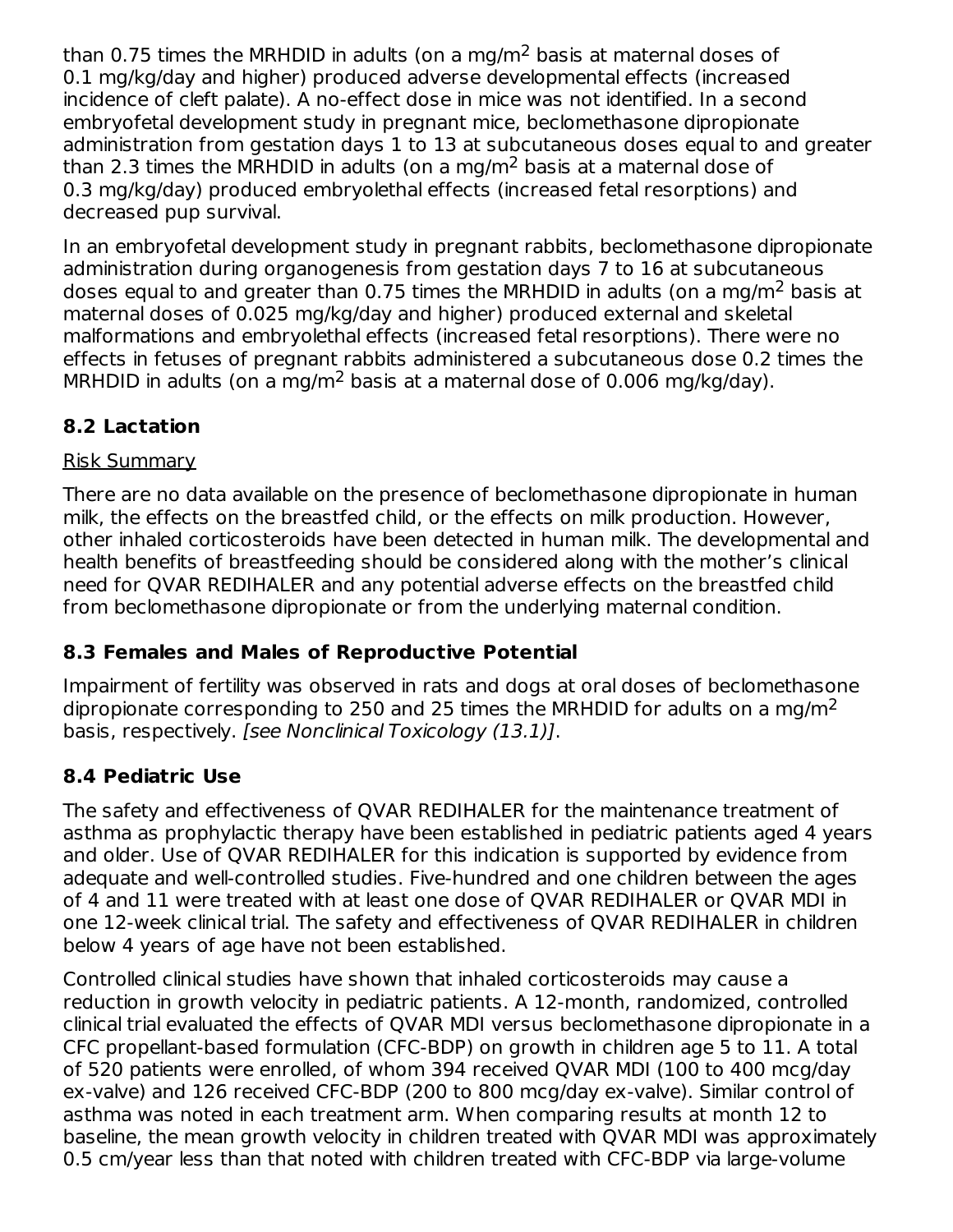spacer. The long-term effects of the reduction in growth velocity associated with orally inhaled corticosteroids, including the impact on final adult height, are unknown. The potential for "catch‑up" growth following discontinuation of treatment with orally inhaled corticosteroids has not been adequately studied.

The growth of children and adolescents receiving orally inhaled corticosteroids, including QVAR REDIHALER, should be monitored routinely (e.g., via stadiometry). If a child or adolescent on any corticosteroid appears to have growth suppression, the possibility that he/she is particularly sensitive to this effect should be considered. The potential growth effects of prolonged treatment should be weighed against clinical benefits obtained and the risks associated with alternative therapies. To minimize the systemic effects of orally inhaled corticosteroids, including QVAR REDIHALER, each patient should be titrated to his/her lowest effective dose [see Dosage and Administration (2.2)].

# **8.5 Geriatric Use**

Clinical studies of QVAR REDIHALER did not include sufficient numbers of patients aged 65 and over to determine whether they respond differently from younger patients. Other reported clinical experience has not identified differences in responses between the elderly and younger patients. In general, dose selection for an elderly patient should be cautious, usually starting at the low end of the dosing range, reflecting the greater frequency of decreased hepatic, renal, or cardiac function, and of concomitant disease or other drug therapy.

# **11 DESCRIPTION**

The active component of QVAR REDIHALER 40 mcg Inhalation Aerosol and QVAR REDIHALER 80 mcg Inhalation Aerosol is beclomethasone dipropionate, USP, a corticosteroid having the chemical name 9-chloro-11ß,17,21-trihydroxy-16ßmethylpregna-1,4-diene-3,20-dione 17,21-dipropionate. Beclomethasone dipropionate is a diester of beclomethasone, a synthetic corticosteroid chemically related to dexamethasone. Beclomethasone differs from dexamethasone in having a chlorine at the 9‑alpha carbon in place of a fluorine, and in having a 16‑beta-methyl group instead of a 16‑alpha-methyl group. Beclomethasone dipropionate is a white to creamy white, odorless powder with a molecular formula of  $\mathsf{C}_{28}\mathsf{H}_{37}\mathsf{ClO}_7$  and a molecular weight of 521.1. Its chemical structure is:



**Chemical Structure**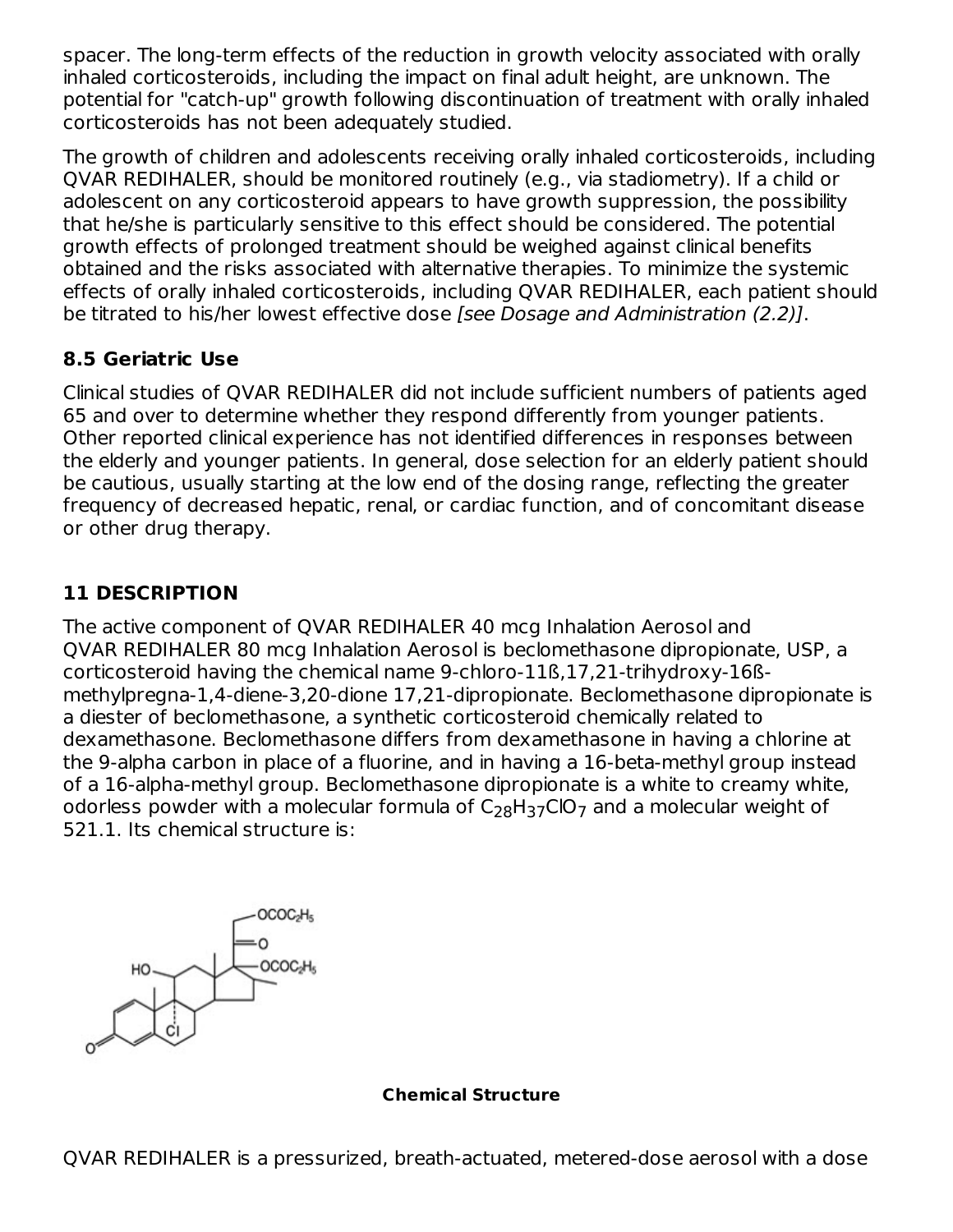counter intended for oral inhalation only. Each unit consists of a sealed breath‑actuated inhaler device enclosing a canister containing a solution of beclomethasone dipropionate in propellant HFA‑134a (1,1,1,2 tetrafluoroethane) and ethanol (0.85 g). QVAR REDIHALER 40 mcg delivers 40 mcg of beclomethasone dipropionate from the actuator mouthpiece and 50 mcg from the canister valve. QVAR REDIHALER 80 mcg delivers 80 mcg of beclomethasone dipropionate from the actuator mouthpiece and 100 mcg from the canister valve. Both products deliver 50 microliters (59 milligrams) of solution formulation as an aerosol from the canister valve with each actuation. The 40‑mcg canisters and the 80‑mcg canisters provide 120 inhalations each. Since the QVAR REDIHALER canister is fitted with a primeless valve, no priming actuations are required before use. For both products, an actuation was always triggered by a 20 L/min inspiratory flow rate.

# **12 CLINICAL PHARMACOLOGY**

# **12.1 Mechanism of Action**

Beclomethasone dipropionate is a corticosteroid demonstrating potent anti-inflammatory activity. The precise mechanism of corticosteroid action on asthma is not known. Corticosteroids have been shown to have multiple anti‑inflammatory effects, inhibiting both inflammatory cells (e.g., mast cells, eosinophils, basophils, lymphocytes, macrophages, and neutrophils) and release of inflammatory mediators (e.g., histamine, eicosanoids, leukotrienes, and cytokines). These anti‑inflammatory actions of corticosteroids contribute to their efficacy in asthma.

Beclomethasone dipropionate is a prodrug that is rapidly activated by hydrolysis to the active monoester, 17‑monopropionate (17‑BMP). Beclomethasone‑17‑monopropionate has been shown *in vitro* to exhibit a binding affinity for the human glucocorticoid receptor which is approximately 13 times that of dexamethasone, 6 times that of triamcinolone acetonide, 1.5 times that of budesonide and 25 times that of beclomethasone dipropionate. The clinical significance of these findings is unknown.

Studies in patients with asthma have shown a favorable ratio between topical anti‑inflammatory activity and systemic corticosteroid effects with recommended doses of QVAR REDIHALER.

# **12.2 Pharmacodynamics**

# HPA Axis Effects

The effects of QVAR MDI on the hypothalamic‑pituitary‑adrenal (HPA) axis were studied in 40 corticosteroid-naive patients. QVAR MDI, at doses of 80, 160, or 320 mcg twice daily, was compared with placebo and 336 mcg twice daily of CFC‑BDP. Active treatment groups showed an expected dose‑related reduction in 24‑hour urinary-free cortisol (a sensitive marker of adrenal production of cortisol). Patients treated with the highest dose recommended of QVAR MDI (320 mcg twice daily) had a 37.3% reduction in 24‑hour urinary‑free cortisol compared to a reduction of 47.3% produced by treatment with 336 mcg twice daily of CFC‑BDP. There was a 12.2% reduction in 24‑hour urinary‑free cortisol seen in the group of patients that received 80 mcg twice daily of QVAR MDI and a 24.6% reduction in the group of patients that received 160 mcg twice daily. An open label study of 354 asthma patients given QVAR MDI at recommended doses for one year assessed the effect of treatment with this product on the HPA axis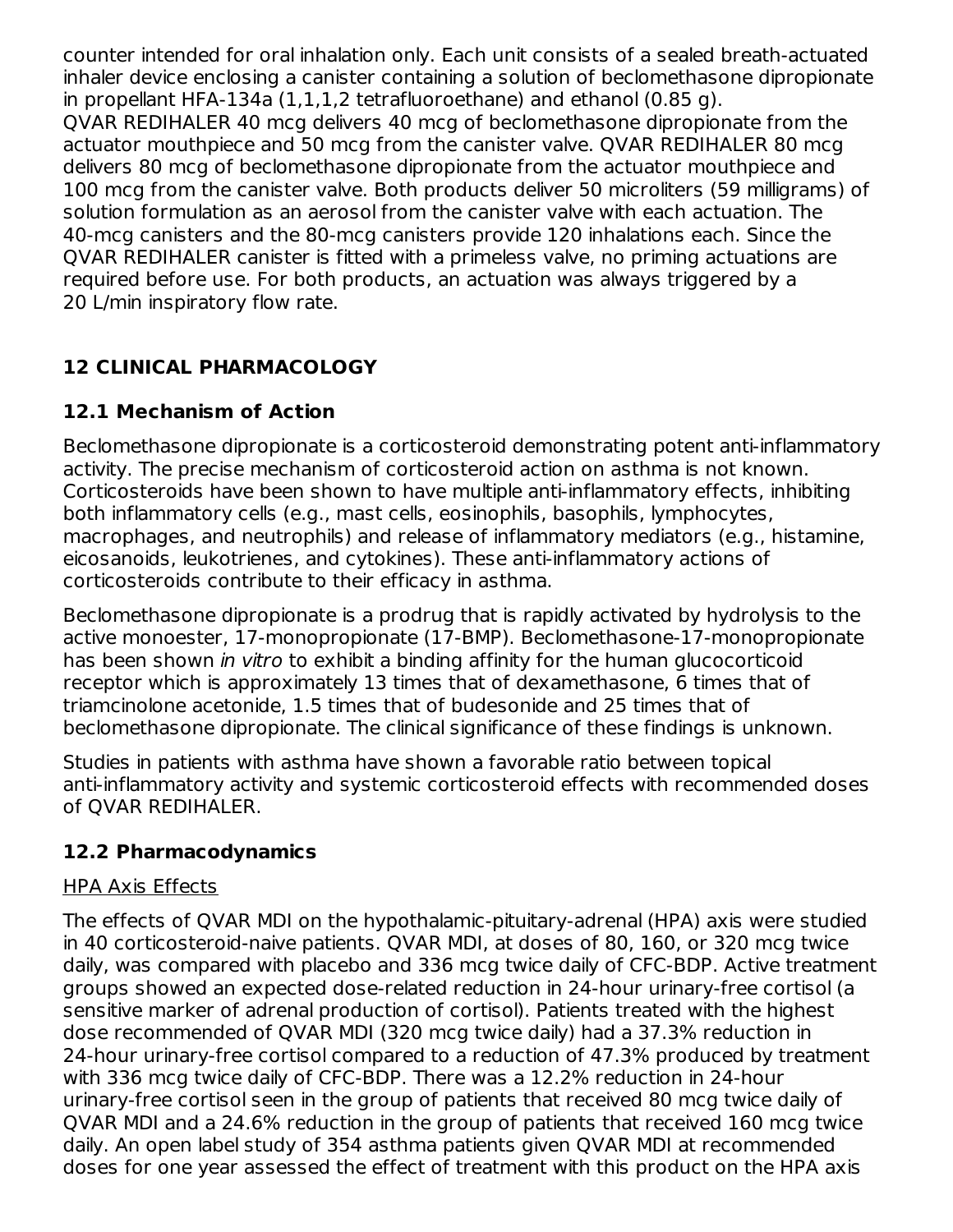(as measured by both morning and stimulated plasma cortisol). Less than 1% of patients treated for one year with this product had an abnormal response (peak less than 18 mcg/dL) to a short-cosyntropin test.

# **12.3 Pharmacokinetics**

Beclomethasone dipropionate undergoes rapid and extensive conversion to beclomethasone‑17‑monopropionate (17‑BMP) during absorption. The pharmacokinetics of beclomethasone dipropionate and 17‑BMP were studied in subjects given single doses.

### **Absorption**

The mean peak plasma concentration (C $_{\sf max}$ ) of BDP was 6635 pg/mL at 2 minutes after inhalation of 320 mcg using QVAR REDIHALER (4 inhalations of the 80 mcg/inhalation strength). The mean peak plasma concentration of the major and most active metabolite, 17-BMP, was 1464 pg/mL at 10 minutes after inhalation of 320 mcg of QVAR REDIHALER.

### **Distribution**

The *in vitro* protein binding for 17-BMP was reported to be 94-96% over the concentration range of 1000 to 5000 pg/mL. Protein binding was constant over the concentration range evaluated. There is no evidence of tissue storage of beclomethasone dipropionate or its metabolites.

### **Elimination**

The major route of elimination of inhaled beclomethasone dipropionate appears to be via hydrolysis. More than 90% of inhaled beclomethasone dipropionate is found as 17‑BMP in the systemic circulation. The mean terminal half‑life of 17‑BMP is approximately 4 hours for QVAR REDIHALER.

# Metabolism

Three major metabolites are formed via esterases:

- beclomethasone-17-monopropionate (17-BMP)
- beclomethasone-21-monopropionate (21-BMP)
- beclomethasone (BOH)

Lung slices metabolize beclomethasone dipropionate rapidly to 17‑BMP and more slowly to BOH. 17‑BMP is the most active metabolite.

# Excretion

Irrespective of the route of administration (injection, oral or inhalation), beclomethasone dipropionate and its metabolites are mainly excreted in the feces. Less than 10% of the drug and its metabolites are excreted in the urine.

### Specific Populations

No pharmacokinetic studies for QVAR REDIHALER have been conducted in neonates or elderly subjects.

Pediatric Patients: No pharmacokinetic studies for QVAR REDIHALER have been conducted in pediatric subjects aged of 4 to 17 years. However, the pharmacokinetics of 17‑BMP, including dose and strength proportionalities, is similar in children and adults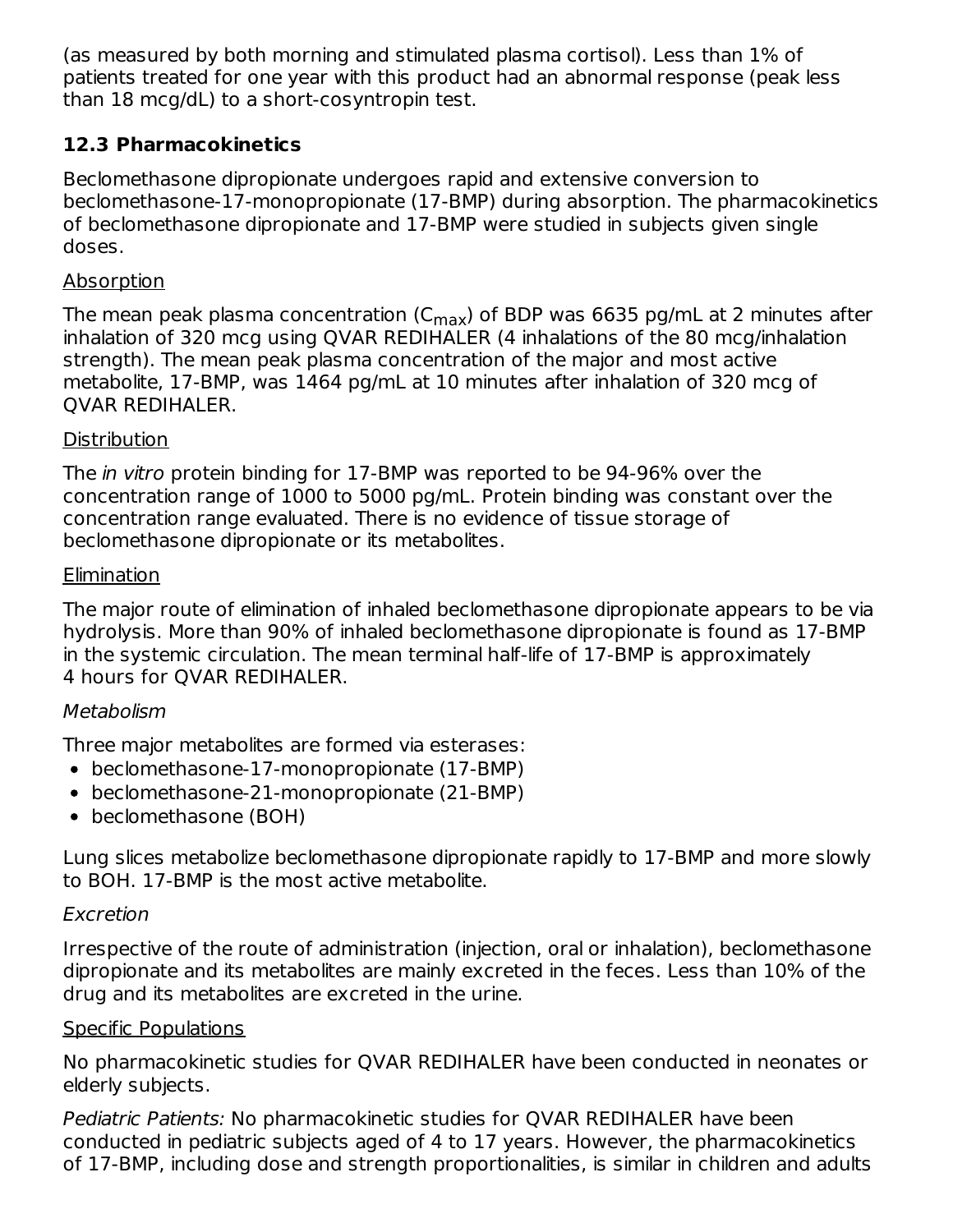using QVAR MDI, although the exposure is highly variable. In 17 children (mean age 10 years), the C<sub>max</sub> of 17-BMP was 787 pg/mL at 0.6 hour after inhalation of 160 mcg (4 actuations of the 40 mcg/actuation strength of QVAR MDI). The systemic exposure to 17‑BMP from 160 mcg of QVAR MDI administered without a spacer was comparable to the systemic exposure to 17‑BMP from 336 mcg CFC‑BDP administered with a large volume spacer in 14 children (mean age 12 years). This implies that approximately twice the systemic exposure to 17‑BMP would be expected for comparable mg doses of QVAR MDI without a spacer and CFC‑BDP with a large volume spacer.

Male and Female Patients: The influence of sex on the pharmacokinetics of QVAR REDIHALER has not been studied.

Racial or Ethnic Groups: The influence of race on the pharmacokinetics of QVAR REDIHALER has not been studied.

Patients with Renal Impairment: The effect of renal impairment on the pharmacokinetics of QVAR REDIHALER has not been evaluated.

Patients with Hepatic Impairment: The effect of hepatic impairment on the pharmacokinetics of QVAR REDIHALER has not been evaluated.

Drug Interaction Studies: In vitro and in vivo drug interaction studies have not been conducted with QVAR REDIHALER.

# **13 NONCLINICAL TOXICOLOGY**

# **13.1 Carcinogenesis, Mutagenesis, Impairment of Fertility**

The carcinogenicity of beclomethasone dipropionate was evaluated in rats which were exposed for a total of 95 weeks, 13 weeks at inhalation doses up to 0.4 mg/kg/day and the remaining 82 weeks at combined oral and inhalation doses up to 2.4 mg/kg/day. There was no evidence of treatment‑related increases in the incidence of tumors in this study at the highest dose, which is approximately 37 and 72 times the MRHDID in adults and children, respectively, on a mg/m<sup>2</sup> basis.

Beclomethasone dipropionate did not induce gene mutation in bacterial cells or mammalian Chinese hamster ovary (CHO) cells in vitro. No significant clastogenic effect was seen in cultured CHO cells *in vitro* or in the mouse micronucleus test *in vivo*.

In rats, beclomethasone dipropionate caused decreased conception rates at an oral dose of 16 mg/kg/day (approximately 250 times the MRHDID in adults on a mg/m<sup>2</sup> basis). Impairment of fertility, as evidenced by inhibition of the estrous cycle in dogs, was observed following treatment by the oral route at a dose of 0.5 mg/kg/day (approximately 25 times the MRHDID in adults on a mg/m<sup>2</sup> basis). No inhibition of the estrous cycle in dogs was seen following 12 months of exposure to beclomethasone dipropionate by the inhalation route at an estimated daily dose of 0.33 mg/kg (approximately 17 times the MRHDID in adults on a mg/m<sup>2</sup> basis).

# **14 CLINICAL STUDIES**

The safety and efficacy of QVAR REDIHALER were evaluated in 1,858 patients with asthma. The development program included 2 confirmatory trials of 12 weeks duration and 1 confirmatory trial of 6 weeks duration in patients 12 years of age and older, and 1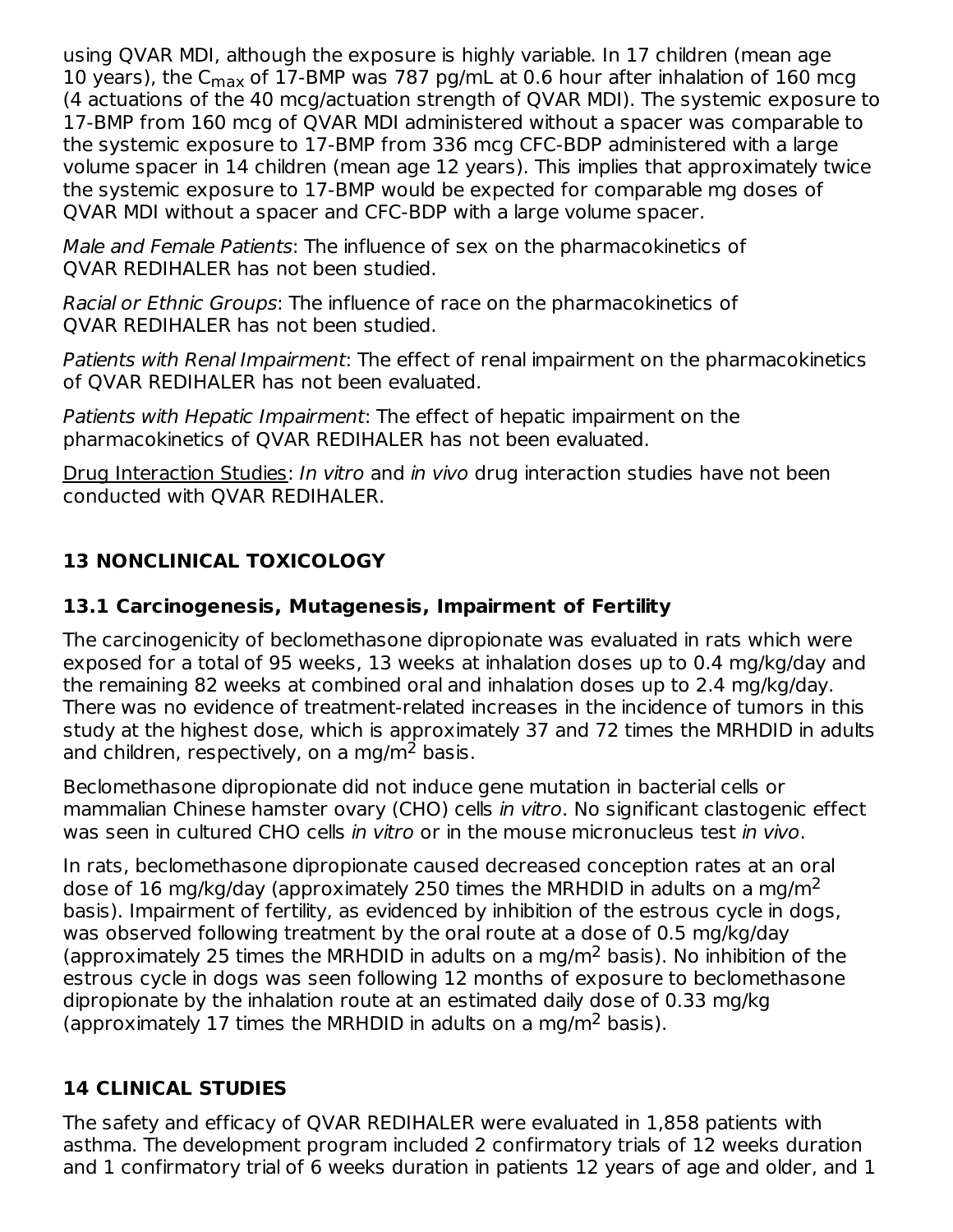confirmatory trial of 12 weeks duration in patients 4 to 11 years of age. The efficacy of QVAR REDIHALER is based primarily on the confirmatory trials described below.

# **14.1 Trials in the Maintenance Treatment of Asthma**

Adult and Adolescent Patients 12 Years of Age and Older

Two confirmatory clinical trials were conducted comparing QVAR REDIHALER with placebo in adult and adolescent patients with persistent asthma (Trial 1 and Trial 2).

Trial 1 (NCT02040779): This randomized, double-blind, parallel-group, placebo-controlled, 12-week, efficacy and safety trial compared QVAR REDIHALER 40 and 80 mcg given as 1 inhalation twice daily with placebo in adult and adolescent patients with persistent symptomatic asthma despite low-dose inhaled corticosteroid or non-corticosteroid asthma therapy. Patients aged 12 years and older who met the entry criteria including FEV $_{\rm 1}$  40-85 percent of predicted normal, reversible bronchoconstriction of 15% with short-acting inhaled beta-agonist entered a 14-21 day run-in period. 270 patients (104 previously treated with inhaled corticosteroids) who met all the randomization criteria including asthma symptoms and rescue medication use were discontinued from asthma maintenance medication and randomized equally to treatment with QVAR REDIHALER 80 mcg/day, QVAR REDIHALER 160 mcg/day or placebo. Baseline FEV $_{\rm 1}$  values were similar across treatments. The primary endpoint for this trial was the standardized baseline-adjusted trough morning forced expiratory volume in  $1$  second (FEV $_{\rm 1}$ ) area under the effect curve from time zero to 12 weeks  $[FEV<sub>1</sub> AUEC(0-12wk)]$ . Patients in both treatment groups had significantly greater improvements in trough  $\mathsf{FEV}_1$  compared to placebo (QVAR REDIHALER 80 mcg/day, LS mean change of 0.124 L and QVAR REDIHALER 160 mcg/day, LS mean change of 0.116 L over 12 weeks) (Table 3).

In addition, the mean change from baseline is displayed in Figure 1. Both doses of QVAR REDIHALER were effective in improving asthma control with significantly greater improvements in  $FEV_1$  and morning PEF when compared to placebo. Reduction in asthma symptoms was also supportive of the efficacy of QVAR REDIHALER.

# **Figure 1: A 12‑Week Clinical Trial in Patients with Asthma: Mean Change in FEV 1**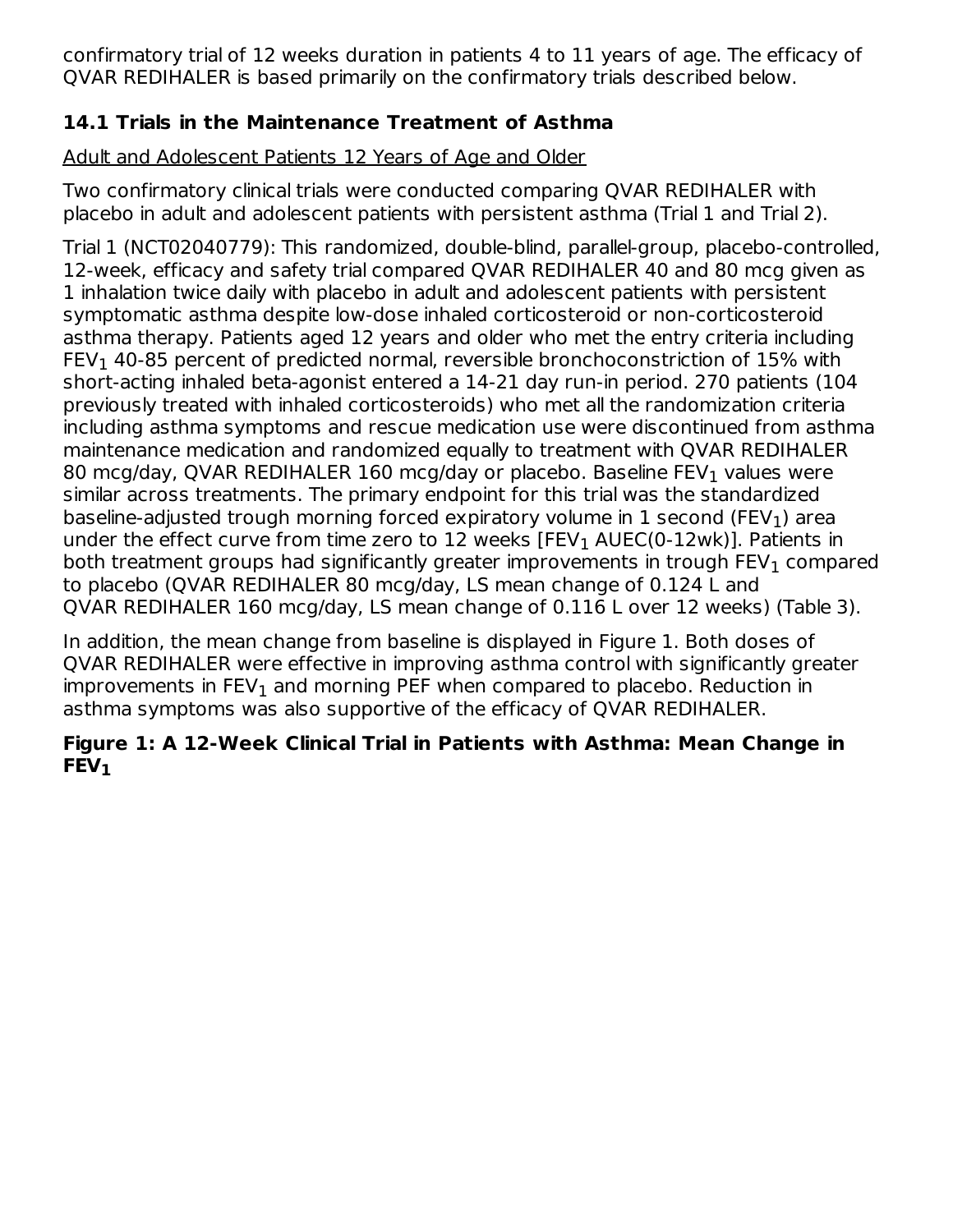

Trial 2 (NCT02513160): This randomized, double-blind, parallel-group, placebo-controlled, 6-week, efficacy and safety trial compared QVAR REDIHALER 40 and 80 mcg given as 4 inhalations twice daily and placebo in adult and adolescent patients with persistent symptomatic asthma despite treatment with non-corticosteroid, inhaled corticosteroids (with or without a long acting beta agonist [LABA]), or combination asthma therapy. The study also included a reference treatment group, QVAR $^{\circledR}$  Inhalation Aerosol (QVAR MDI) 40 mcg, 4 inhalations twice daily. Patients aged 12 years and older who met the entry criteria including FEV $_{\rm 1}$  50-90% predicted normal, reversible bronchoconstriction of at least 10% with short-acting inhaled beta-agonist discontinued baseline asthma treatment and entered a 2-4 week run-in period. 425 patients (257 previously treated with ICS with or without LABA) who met all the randomization criteria including  $\mathsf{FEV}_1$  of 40-85% predicted and 15% reversibility with short-acting inhaled beta-agonist, and asthma symptoms were randomized equally to QVAR REDIHALER 320 mcg/day, QVAR REDIHALER 640 mcg/day, QVAR MDI 320 mcg/day or placebo. Baseline FEV $_{\rm 1}$ values were similar across treatments. The primary endpoint for this trial was the standardized baseline-adjusted trough morning forced expiratory volume in 1 second (FEV<sub>1</sub>) area under the effect curve from time zero to 6 weeks [FEV<sub>1</sub> AUEC(0-6wk)]. Patients in both treatment groups had significantly greater improvements in trough  $\mathsf{FEV}_1$ compared to placebo (QVAR REDIHALER 320 mcg/day, LS mean change of 0.144 L and QVAR REDIHALER 640 mcg/day, LS mean change of 0.150 L over 6 weeks) (Table 3). Treatment with QVAR MDI was similar. The change from baseline in morning  $\mathsf{FEV}_1$  during the trial is displayed in Figure 2. Both doses of QVAR REDIHALER were effective in improving asthma control with significantly greater improvements in  $\mathsf{FEV}_1$ , morning <code>PEF</code>, weekly average of daily trough morning  $\mathsf{FEV}_1$ , reduced rescue medication use and improved asthma symptom scores than with placebo. Similar results were demonstrated with QVAR MDI.

#### **Figure 2: A 6‑Week Dose Response Clinical Trial in Patients with Inhaled Corticosteroid-Dependent Asthma: Mean Change in FEV as Percent of 1Predicted**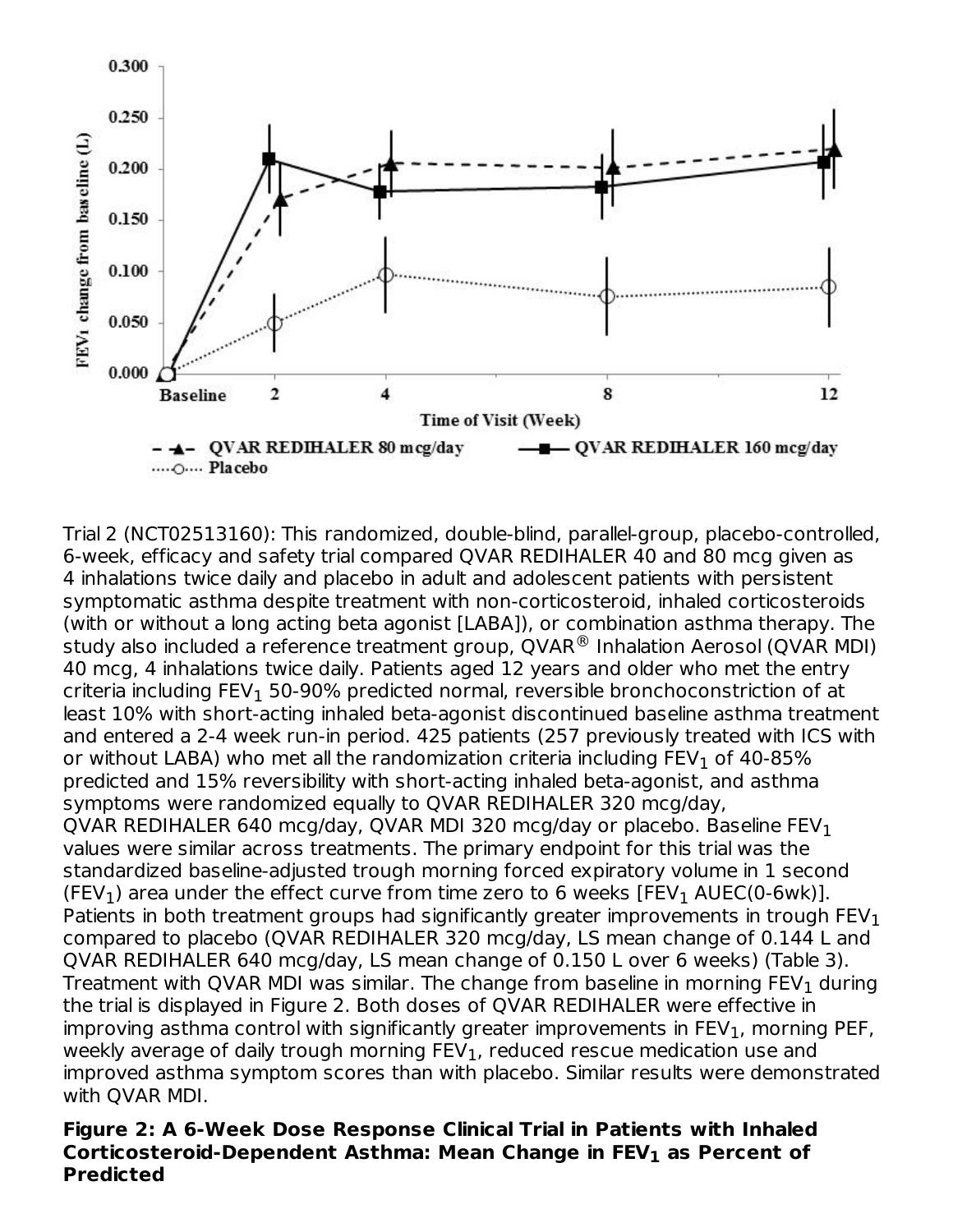

Side-by-side comparison of the primary analysis of standardized baseline-adjusted trough morning  $\mathsf{FEV}_1$  from time zero to the end of the treatment period for both studies is shown below in Table 3.

#### **Table 3: Primary Analysis of Standardized Baseline-Adjusted Trough Morning FEV (L) AUEC from Time Zero to the End of the Treatment Period 12-week 1Study and 6-week Dose Response Study**

|                                                 | 12 weeks; FAS                            |                                           | 6 weeks; mITT Analysis set |                                                                                                      |                                            |                                                       |
|-------------------------------------------------|------------------------------------------|-------------------------------------------|----------------------------|------------------------------------------------------------------------------------------------------|--------------------------------------------|-------------------------------------------------------|
| <b>Parameter Placebo</b><br><b>Statistic</b>    | <b>OVAR</b><br>80<br>mcg/day<br>$(N=88)$ | <b>OVAR</b><br>160<br>mcg/day<br>$(N=92)$ | <b>Placebol</b>            | <b>OVAR</b><br>(N=90) REDIHALER REDIHALER (N=107) REDIHALER REDIHALER<br>320<br>mcg/day<br>$(N=108)$ | <b>OVAR</b><br>640<br>mcg/day<br>$(N=105)$ | <b>QVAR</b><br>$MDI *$<br>320<br>mcg/day<br>$(N=105)$ |
| Difference from placebo                         |                                          |                                           |                            |                                                                                                      |                                            |                                                       |
| <b>Difference</b><br>of Least<br>Square<br>mean | 0.124                                    | 0.116                                     |                            | 0.144                                                                                                | 0.150                                      | 0.148                                                 |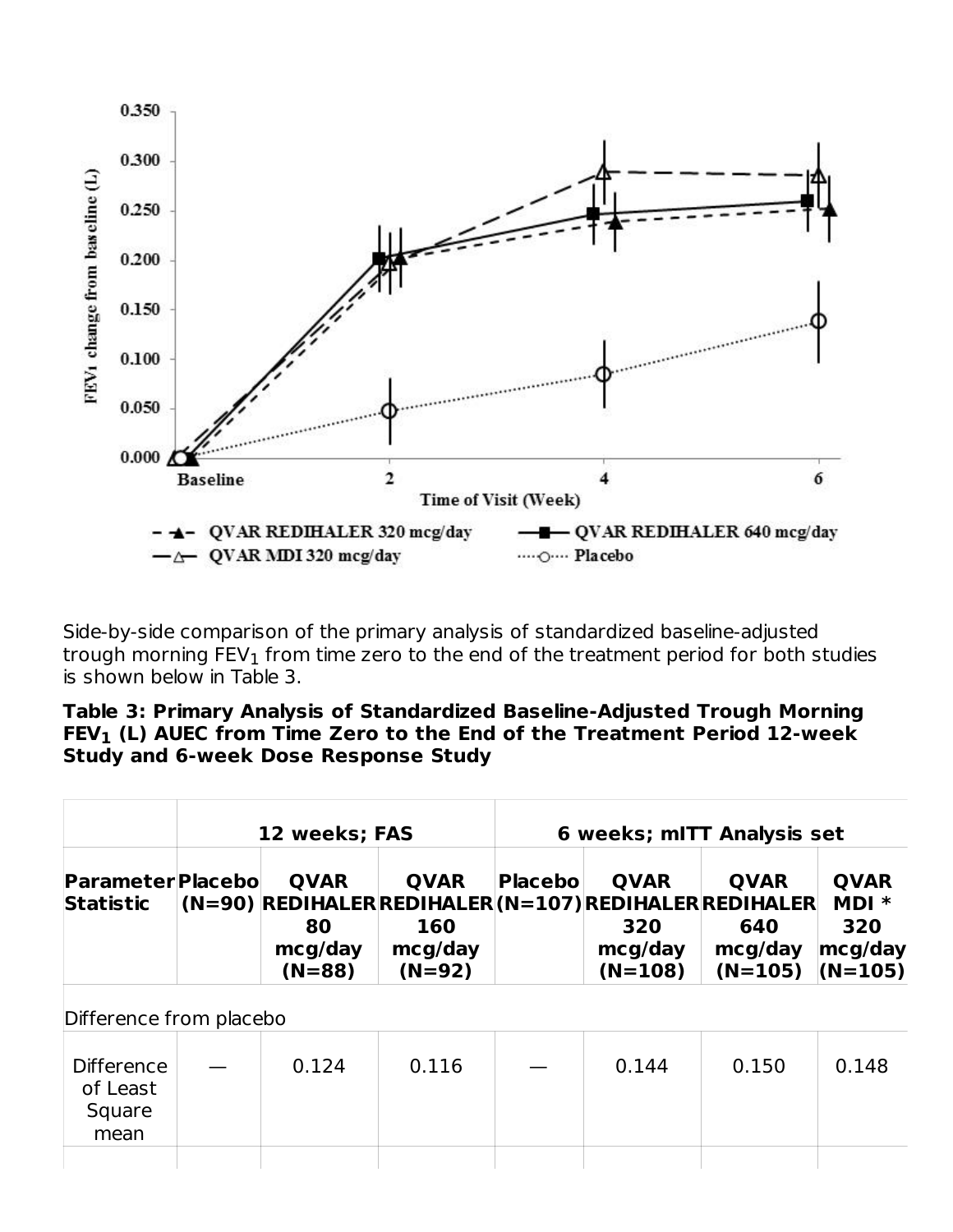| 95% CI | 0.054, | 0.048             | $0.0807$ ,                     | $\vert$ 0.0868, $\vert$ | $\perp$ 0.0847, |
|--------|--------|-------------------|--------------------------------|-------------------------|-----------------|
|        | 0.193  | $\parallel$ 0.185 | $0.2066$   $0.2132$   $0.2114$ |                         |                 |

#### \*QVAR MDI=QVAR Inhalation Aerosol

#### Pediatric Patients 4 to 11 Years of Age

This randomized, double-blind, parallel-group, placebo controlled, 12-week, global efficacy and safety trial (NCT02040766) compared QVAR REDIHALER 40 or 80 mcg, QVAR MDI 40 or 80 mcg or placebo given as 1 inhalation twice daily in pediatric patients aged 4 through 11 years old with persistent symptomatic asthma despite treatment with non-corticosteroid or low dose inhaled corticosteroid (with or without a long acting beta agonist [LABA]). Patients aged 4 to 5 years who were technically unable to complete spirometry participated in the safety population. Patients who met the entry criteria including  $\mathsf{FEV}_1$  40-90% predicted normal and reversible bronchoconstriction of at least 12% with short acting inhaled beta agonist entered a 14-21 day run in period. Patients who met the randomization criteria including asthma symptoms and rescue medication use discontinued asthma therapy and were randomized equally across treatment groups. Five hundred sixty-eight (568) pediatric patients with symptomatic asthma of which 410 had previously been treated with low dose inhaled corticosteroids with or without a LABA were randomized to receive either 40 mcg or 80 mcg twice daily of QVAR REDIHALER, QVAR MDI or placebo. The primary endpoint was the change from baseline in trough percent predicted FEV $_{\rm 1}$  AUEC (0-12 weeks). While the primary endpoint, was not statistically significant, change in weekly average of daily morning peak expiratory flow (PEF, L/min) over the 12 week treatment period was 11.3 [95% CI: 5.58, 17.06] and 8.5 [95% CI: 2.71, 14.24] for the 80 mcg/day and 160 mcg/day doses of QVAR REDIHALER, respectively, at nominal significance. Similar results were seen with evening PEF.

# **16 HOW SUPPLIED/STORAGE AND HANDLING**

Product: 50090-5031

NDC: 50090-5031-0 1 AEROSOL, METERED in a INHALER / 1 in a CARTON

# **17 PATIENT COUNSELING INFORMATION**

Advise the patient to read the FDA‑Approved Patient Labeling (Patient Information and Instructions for Use).

Patients should be given the following information:

#### Oropharyngeal Candidiasis

Inform patients that localized infections with Candida albicans occurred in the mouth and pharynx in some patients. If oropharyngeal candidiasis develops, treat it with appropriate local or systemic (i.e., oral) antifungal therapy while still continuing therapy with QVAR REDIHALER, but at times therapy with QVAR REDIHALER may need to be temporarily interrupted under close medical supervision. Rinsing the mouth with water without swallowing after inhalation is advised to help reduce the risk of thrush.

### Status Asthmaticus and Acute Asthma Symptoms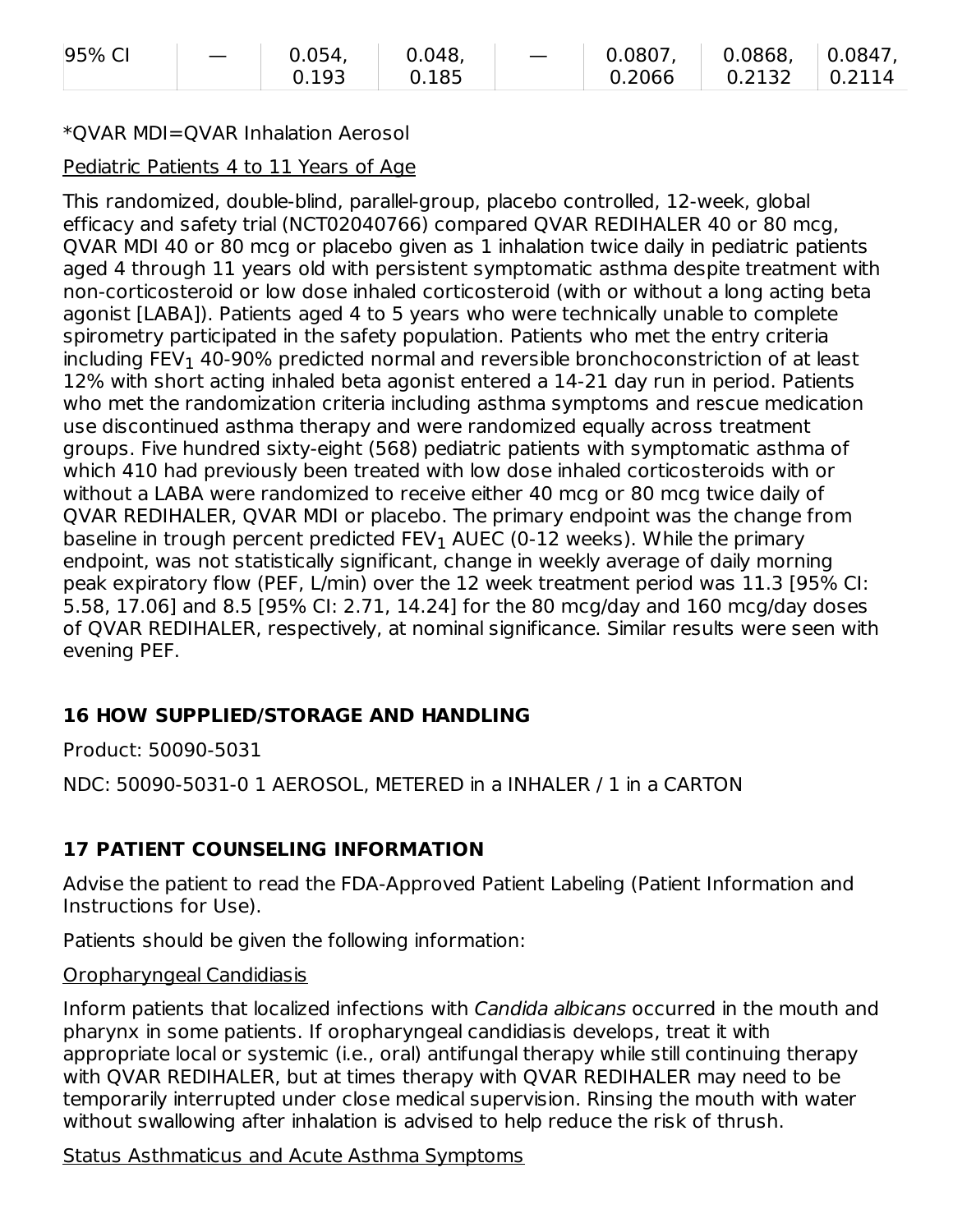Inform patients that QVAR REDIHALER is not a bronchodilator and is not intended for use as rescue medicine for acute asthma exacerbations. Advise patients to treat acute asthma symptoms with an inhaled, short-acting beta<sub>2</sub>-agonist such as albuterol. Instruct the patient to contact their physicians immediately if there is deterioration of their asthma.

### Immunosuppression and Risk of Infections

Warn patients who are on immunosuppressant doses of corticosteroids to avoid exposure to chickenpox or measles and, if exposed, to consult their physicians without delay. Inform patients of potential worsening of existing tuberculosis; fungal, bacterial, viral, or parasitic infections; or ocular herpes simplex.

### Hypercorticism and Adrenal Suppression

Advise patients that QVAR REDIHALER may cause systemic corticosteroid effects of hypercorticism and adrenal suppression. Additionally, instruct patients that deaths due to adrenal insufficiency have occurred during and after transfer from systemic corticosteroids. Patients should taper slowly from systemic corticosteroids if transferring to QVAR REDIHALER.

### Immediate Hypersensitivity Reactions

Advise patients that immediate hypersensitivity reactions (e.g., urticaria, angioedema, rash, bronchospasm, and hypotension), including anaphylaxis, may occur after administration of QVAR REDIHALER. Patients should discontinue QVAR REDIHALER if such reactions occur and contact their healthcare provider or get emergency medical help.

### Reduction in Bone Mineral Density

Advise patients who are at an increased risk for decreased BMD that the use of corticosteroids may pose an additional risk.

### Reduced Growth Velocity

Inform patients that orally inhaled corticosteroids, including QVAR REDIHALER, may cause a reduction in growth velocity when administered to pediatric patients. Physicians should closely follow the growth of adolescents taking corticosteroids by any route.

### Ocular Effects

Long-term use of inhaled corticosteroids may increase the risk of some eye problems (cataracts, glaucoma or blurred vision); consider regular eye examinations.

### **Pregnancy**

Inform patients who are pregnant or nursing that they should contact their physician about the use of QVAR REDIHALER.

### Use Daily for Best Effect

Patients should use QVAR REDIHALER at regular intervals as directed. The daily dosage of QVAR REDIHALER should not exceed 8 inhalations per day. Advise patients, if they miss a dose, to take their next dose at the same time they normally do. Individual patients will experience a variable time to onset and degree of symptom relief and the full benefit may not be achieved until treatment has been administered for 1 to 2 weeks or longer. Patients should not increase the prescribed dosage but should contact their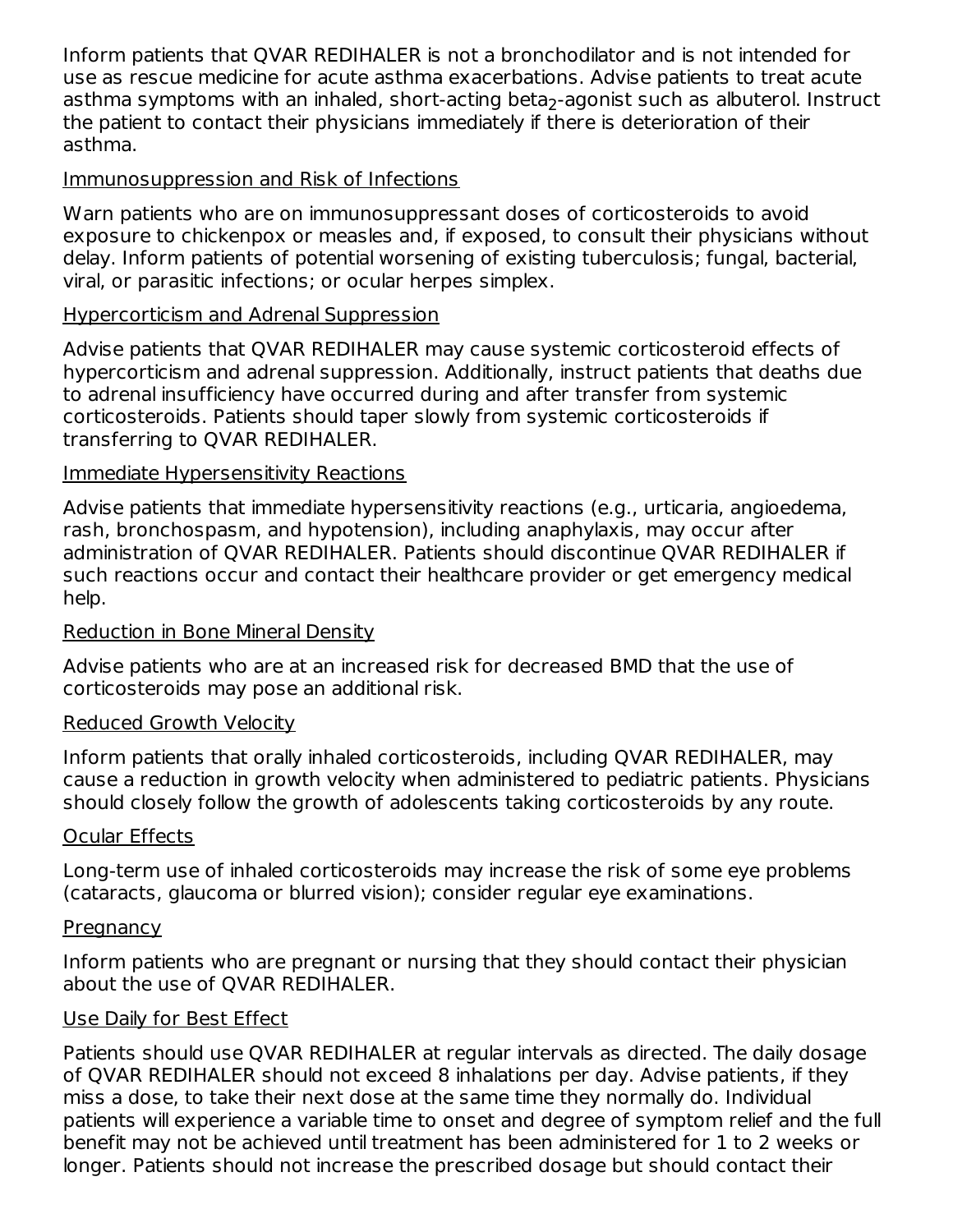physicians if symptoms do not improve or if the condition worsens. Instruct patients to not stop use of QVAR REDIHALER abruptly. Patients should contact their physicians immediately if they discontinue use of QVAR REDIHALER.

Caring for and Storing the Inhaler

For normal hygiene, the mouthpiece of QVAR REDIHALER should be cleaned weekly with a clean, dry tissue or cloth. Never wash or put any part of QVAR REDIHALER in water. Patient should replace QVAR REDIHALER if washed or placed in water.

Instruct patients to store the inhaler at room temperature and to avoid exposure to extreme heat and cold.

Inform patients that shaking the inhaler prior to use is not necessary. Instruct patients not to shake the inhaler with the cap open to avoid possible actuation of the device.

Instruct patients to never take QVAR REDIHALER apart.

Inform patients that QVAR REDIHALER has a dose counter attached to the actuator at the rear of the mouth piece. When the patient receives the inhaler, the number 120 will be displayed. The dose counter will count down each time a spray is released. The dosecounter window displays the number of sprays left in the inhaler in units of two (e.g., 120, 118, 116, etc). When the counter displays 20, the color of the numbers will change to red to remind the patient to contact their pharmacist for a refill of medication or consult their healthcare provider for a prescription refill. When the dose counter reaches 0, the background will change to solid red. Inform patients to discard QVAR REDIHALER when the dose counter displays 0 or after the expiration date on the product, whichever comes first.

Distributed by:

Teva Pharmaceuticals USA

Parsippany, NJ 07054

© 2021 Teva Respiratory, LLC

U.S. Patent 7,637,260; 8,132,712; 8,931,476

QVARH-003

# **PATIENT INFORMATION**

#### **PATIENT INFORMATION QVAR REDIHALER (kue' var red-ee-haye' ler) ®(beclomethasone dipropionate HFA) inhalation aerosol**

### **What is QVAR REDIHALER?**

- OVAR REDIHALER is a breath-actuated inhaled prescription medicine used as a maintenance treatment for the prevention and control of asthma in people 4 years of age and older.
- QVAR REDIHALER is not used to relieve sudden breathing problems.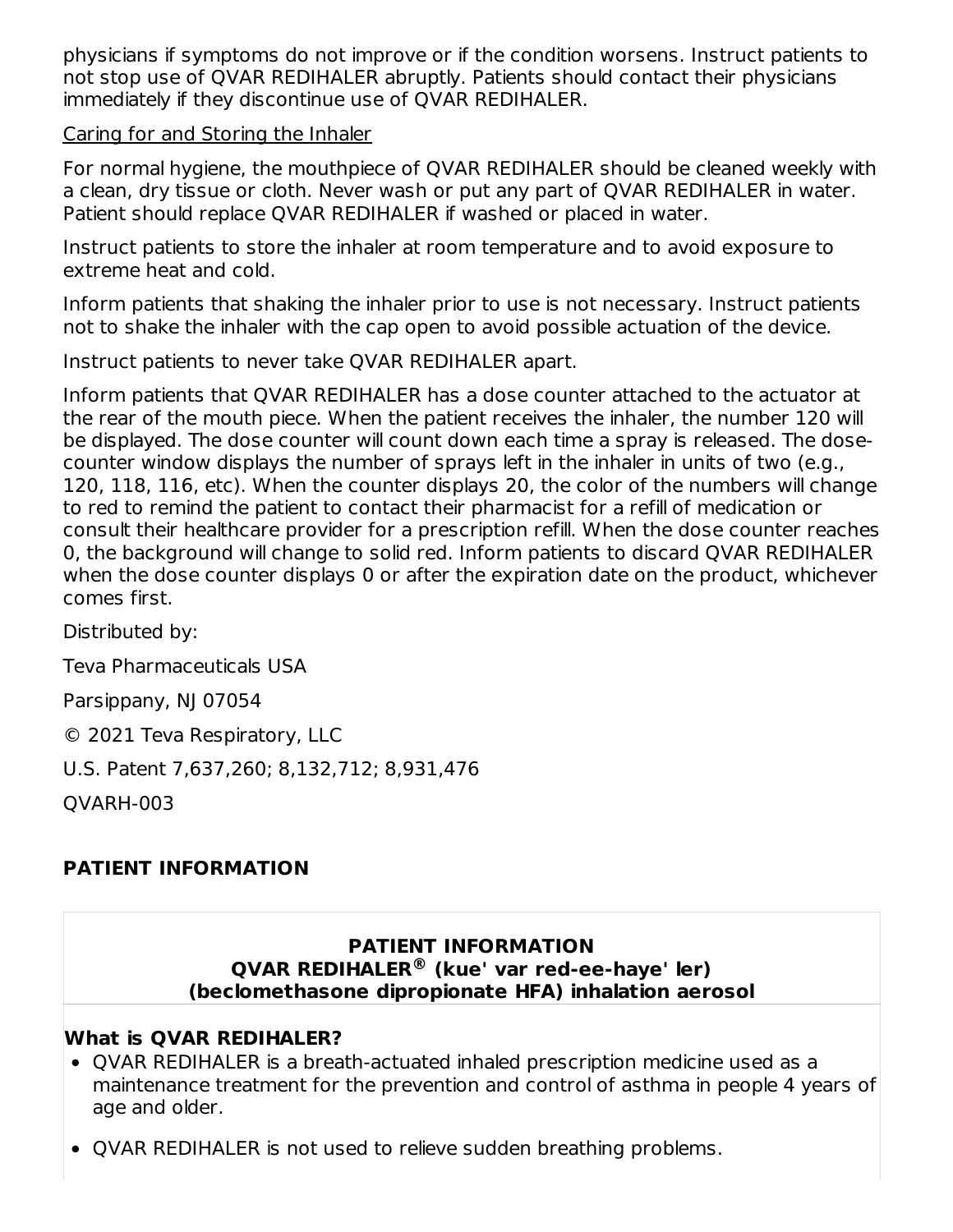It is not known if QVAR REDIHALER is safe and effective in children less than 4 years of age.

#### **Who should not use QVAR REDIHALER? Do not use QVAR REDIHALER:**

- to treat sudden severe symptoms of asthma.
- as a rescue inhaler.
- if you are allergic to beclomethasone dipropionate or any of the ingredients in QVAR REDIHALER. See the end of this Patient Information leaflet for a complete list of ingredients in QVAR REDIHALER.

#### **What should I tell my healthcare provider before using QVAR REDIHALER? Before using QVAR REDIHALER, tell your healthcare provider about all of your medical conditions, including if you:**

- are exposed to chickenpox or measles.
- have or have had tuberculosis (TB) or any untreated fungal, bacterial or viral infections, or eye infections caused by herpes.
- have weak bones (osteoporosis).
- have an immune system problem.
- have or have had eye problems, such as blurred vision, increased pressure in your eye (glaucoma) or cataracts.
- are pregnant or plan to become pregnant. It is not known if QVAR REDIHALER will harm your unborn baby.
- are breastfeeding or plan to breastfeed. It is not known if QVAR REDIHALER passes into your breast milk. Talk to your healthcare provider about the best way to feed your baby if you use QVAR REDIHALER.

**Tell your healthcare provider about all of the medications you take,** including prescription and over-the-counter medicines, vitamins, and herbal supplements.

# **How should I use QVAR REDIHALER?**

#### **Read the step-by-step Instructions for Use for QVAR REDIHALER at the end of this Patient Information leaflet.**

- Use QVAR REDIHALER exactly as your healthcare provider tells you to. **Do not** use QVAR REDIHALER more often than it is prescribed.
- **Do not** shake the inhaler before using it. Especially, **do not** shake the inhaler with the cap open. This could cause the device to accidentally release medicine before you are ready to take it.
- **Do not** prime QVAR REDIHALER. The inhaler does not need to be primed.
- If your child needs to use QVAR REDIHALER, watch your child closely to make sure your child uses the inhaler correctly.
- **Do not** change or stop using QVAR REDIHALER or other asthma medicines used to treat your breathing problems unless your healthcare provider tells you to. Your healthcare provider will change your medicines as needed.
- You must use QVAR REDIHALER regularly. It may take 2 to 4 weeks, or longer, after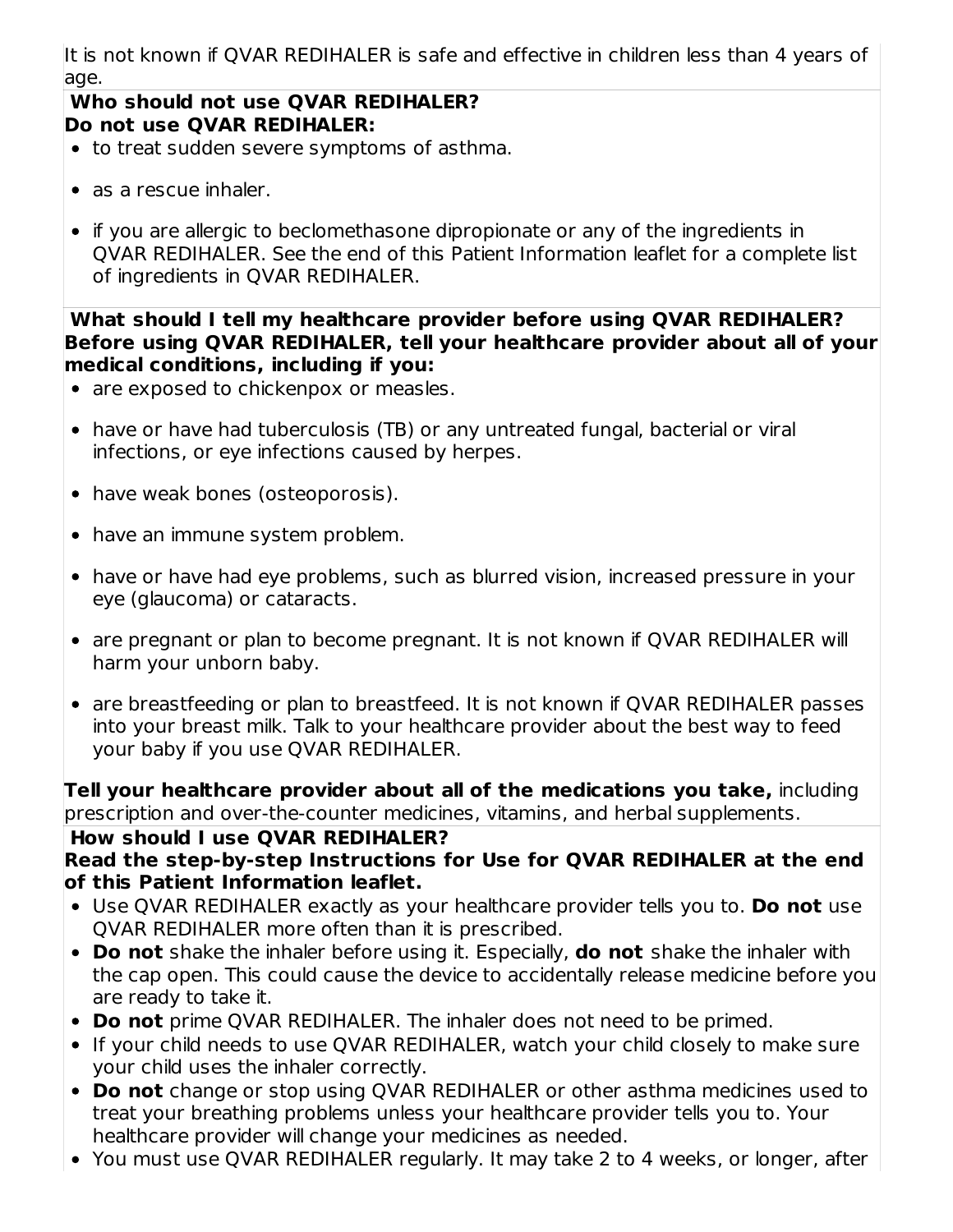you start using QVAR REDIHALER for your asthma symptoms to get better. **Do not** stop using QVAR REDIHALER, even if you are feeling better, unless your healthcare provider tells you to.

- QVAR REDIHALER comes in 2 strengths (40 mcg and 80 mcg). Your healthcare provider has prescribed the strength that is best for you. Pay attention to the differences between QVAR REDIHALER and your other inhaled medicines, including their prescribed use and the way they look.
- QVAR REDIHALER does not relieve sudden asthma symptoms. Always have a rescue inhaler with you to treat sudden symptoms. Use your rescue inhaler if you have breathing problems between doses of QVAR REDIHALER. If you do not have a rescue inhaler, call your healthcare provider to have a rescue inhaler prescribed for you.
- Rinse your mouth with water **without swallowing** after each dose of QVAR REDIHALER. This will help lessen the chance of getting a yeast infection (thrush) in your mouth and throat.
- **Do not** spray QVAR REDIHALER in your face or eyes. If you accidentally get QVAR REDIHALER in your eyes, rinse your eyes with water and if redness or irritation continues, call your healthcare provider.

### **What should I avoid while using QVAR REDIHALER?**

If you have not had, or have not been vaccinated against, chickenpox or measles, you should stay away from people who are infected.

#### **What are the possible side effects of QVAR REDIHALER? QVAR REDIHALER may cause serious side effects, including:**

- **fungal infections (thrush) in your mouth and throat.** You may develop a yeast infection (Candida albicans) in your mouth and throat. Tell your healthcare provider if you have any redness or white colored patches in your mouth or throat. Rinse your mouth with water **without swallowing** after using QVAR REDIHALER to help prevent an infection in your mouth or throat.
- **worsening asthma or sudden asthma attacks.** You should contact your healthcare provider right away if you do not get relief from your sudden asthma attacks, after using your rescue inhaler, during your treatment with QVAR REDIHALER.
- **reduced adrenal function (adrenal insufficiency).** Reduced adrenal function that can lead to death can happen when you stop taking oral corticosteroid medicines and start using inhaled corticosteroid medicines. Reduced adrenal function can also happen in people who take higher doses of QVAR REDIHALER than recommended over a long period of time. When your body is under stress such as from fever, trauma (such as a car accident), infection, or surgery, reduced adrenal function can get worse. Signs and symptoms of reduced adrenal function may include:

 $\circlearrowright$  feeling tired or exhausted (fatigue)  $\circlearrowright$  lack of energy  $\circlearrowright$  low blood pressure (hypotension)

 $\circlearrowright$  dizziness or feeling faint  $\circlearrowright$  nausea and vomiting  $\circlearrowright$  weakness

**immune system effects and a higher chance for infections.** Tell your healthcare provider about any signs or symptoms of infection such as: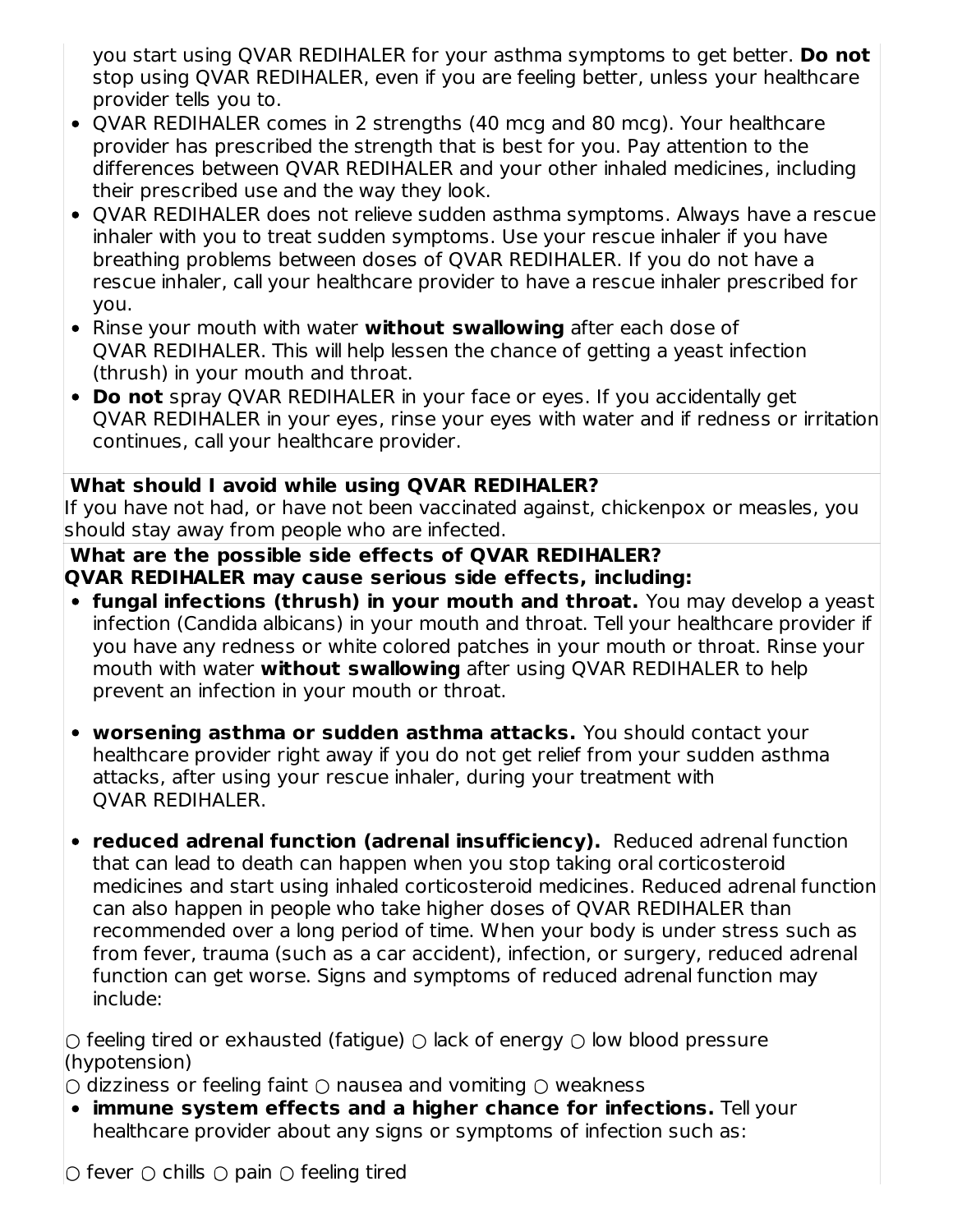$\bigcirc$  body aches  $\bigcirc$  nausea  $\bigcirc$  vomiting

- **increased wheezing (bronchospasm) right after using QVAR REDIHALER.** Always have a rescue inhaler with you to treat sudden wheezing.
- **serious allergic reactions.** Stop using QVAR REDIHALER and call your healthcare provider or get emergency medical help right away if you get any of the following signs or symptoms of a serious allergic reaction:

 $\circlearrowright$  hives  $\circlearrowright$  swelling of your lips, tongue or face  $\circlearrowright$  rash  $\circlearrowright$  breathing problems

- **slowed growth in children.** Children should have their growth checked regularly while using QVAR REDIHALER.
- **lower bone density.** This may be a problem for people who already have a higher chance for low bone density (osteoporosis).
- **eye problems.** If you have had glaucoma, cataracts or blurred vision in the past, you should have regular eye exams while using QVAR REDIHALER.

# **The most common side effects of QVAR REDIHALER include:**

- yeast infection in the mouth (oral candidiasis)
- cold symptoms (upper respiratory tract infection)
- pain in the throat (oropharyngeal pain)
- pain or swelling in your nose and throat (nasopharyngitis)
- sinus irritation (sinusitis)
- hay fever (allergic rhinitis)

Tell your healthcare provider if you have any side effect that bothers you or that does not go away.

These are not all the possible side effects of QVAR REDIHALER. Ask your healthcare provider or pharmacist for more information.

Call your doctor for medical advice about side effects. You may report side effects to FDA at 1-800-FDA-1088.

# **How should I store QVAR REDIHALER?**

- Store QVAR REDIHALER at room temperature between 68ºF to 77ºF (20ºC to 25ºC). Avoid exposure to extreme heat or cold.
- Keep the white cap on the inhaler closed during storage.
- Keep your QVAR REDIHALER inhaler dry and clean at all times.
- Clean the mouthpiece of your QVAR REDIHALER weekly with a clean, dry tissue or cloth.
- **Your QVAR REDIHALER canister should only be used with the QVAR REDIHALER actuator. Do not use any other medicines in your QVAR REDIHALER actuator.**
- The contents of your QVAR REDIHALER canister are under pressure. **Do not** puncture the QVAR REDIHALER canister.
- **Do not** take QVAR REDIHALER apart.
- If you drop your QVAR REDIHALER, inspect it for damage before use. If the QVAR REDIHALER is damaged, do not use the damaged QVAR REDIHALER. Call your healthcare provider or pharmacist to replace the QVAR REDIHALER.
- **Do not** store your QVAR REDIHALER canister near heat or a flame. Temperatures above 120ºF (49°C) may cause the canister to burst.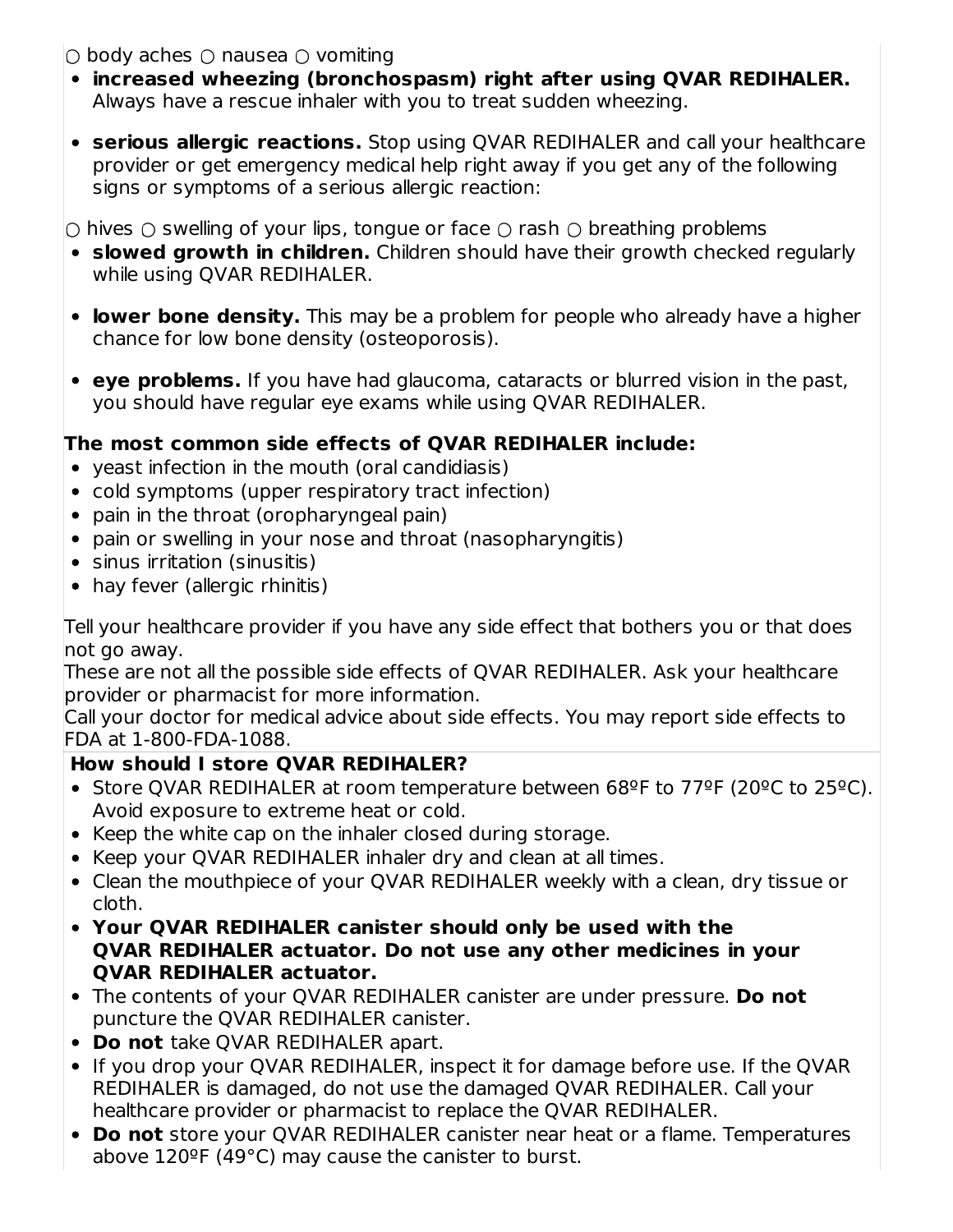**Do not** throw your QVAR REDIHALER canister into a fire or incinerator.

# **Keep QVAR REDIHALER and all medicines out of the reach of children.**

**General information about the safe and effective use of QVAR REDIHALER.** Medicines are sometimes prescribed for purposes other than those listed in a Patient Information leaflet. Do not use QVAR REDIHALER for a condition for which it was not prescribed. Do not give QVAR REDIHALER to other people, even if they have the same symptoms that you have. It may harm them. You can ask your pharmacist or healthcare provider for information about QVAR REDIHALER that is written for health professionals.

**What are the ingredients in QVAR REDIHALER? Active ingredient:** beclomethasone dipropionate. **Inactive ingredients:** propellant HFA-134a and ethanol. Distributed by: Teva Pharmaceuticals USA, Inc. Parsippany, NJ 07054 ©2021 Teva Respiratory, LLC. All rights reserved. For more information, go to www.QVAR.com or call 1-888-483-8279.

#### **This Patient Information has been approved by the U.S. Food and Drug Administration.**

**Revised: 01/2021**

### **INSTRUCTIONS FOR USE**

**Instructions for Use**

# **QVAR REDIHALER (kue' var red-ee-haye' ler**) **®**

# **(beclomethasone dipropionate HFA)**

### **inhalation aerosol**

# **Your QVAR REDIHALER Inhaler**

# **Overview**

When you are ready to use your QVAR REDIHALER for the first time, remove the inhaler from the carton.

### **Important information:**

- There is no button. You must close the white cap to prepare the inhaler with medicine **before each inhalation**.
- **Do not** shake. This breath-actuated device does not need to be shaken. This is **not** a press-and-breathe inhaler.
- **Do not prime QVAR REDIHALER**. The inhaler does not need to be primed.
- **Do not** use a spacer or volume holding chamber with QVAR REDIHALER.
- Always use the inhaler in the upright position (with the mouthpiece down).
- After the inhaler is prepared, it will deliver 1 inhalation of medicine when you breathe in (inhale) through the mouthpiece. Your dose might require more than 1 inhalation.
- **Do not** open the white cap or leave it open unless you are ready for your next inhalation. If the cap has been opened for more than 2 minutes or left in the open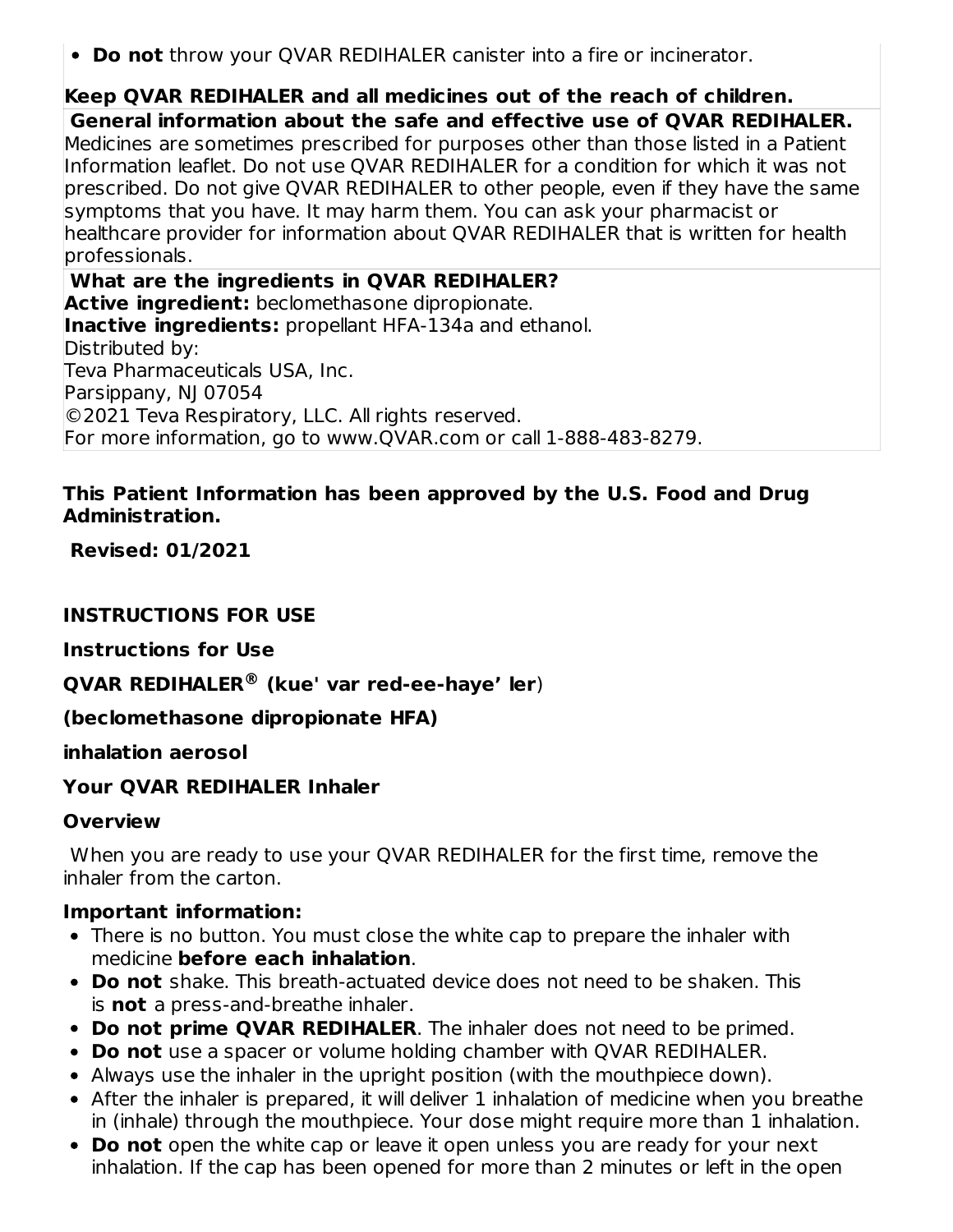position, you will need to close the white cap before use.

- **Do not breathe out or blow into any part of the inhaler.** Breathing out or blowing into the inhaler can damage it.
- **Do not** suddenly stop using your QVAR REDIHALER. Contact your healthcare provider immediately if you stop using your QVAR REDIHALER.

There are 2 main parts of your QVAR REDIHALER including:

- the inhaler body with the mouthpiece. **See Figure A.**
- the white cap that covers the mouthpiece of the inhaler. **See Figure A.**



# **Figure A**

# **About the Dose Counter**

There is a dose counter in the back of the inhaler with a viewing window that shows you how many inhalations of medicine you have left. **See Figure B.**

- Your QVAR REDIHALER contains 120 inhalations. **See Figure B.**
- The counter on the back of your inhaler shows how many inhalations you have left. When there are 20 inhalations left, the numbers in the dose counter will change to red and you should refill your prescription or ask your healthcare provider for another prescription.
- When the dose counter shows '0', the background will turn solid red and your inhaler is empty. You should stop using the inhaler and throw it away. **Do not** put your inhaler into a fire or incinerator. **See Figure B.**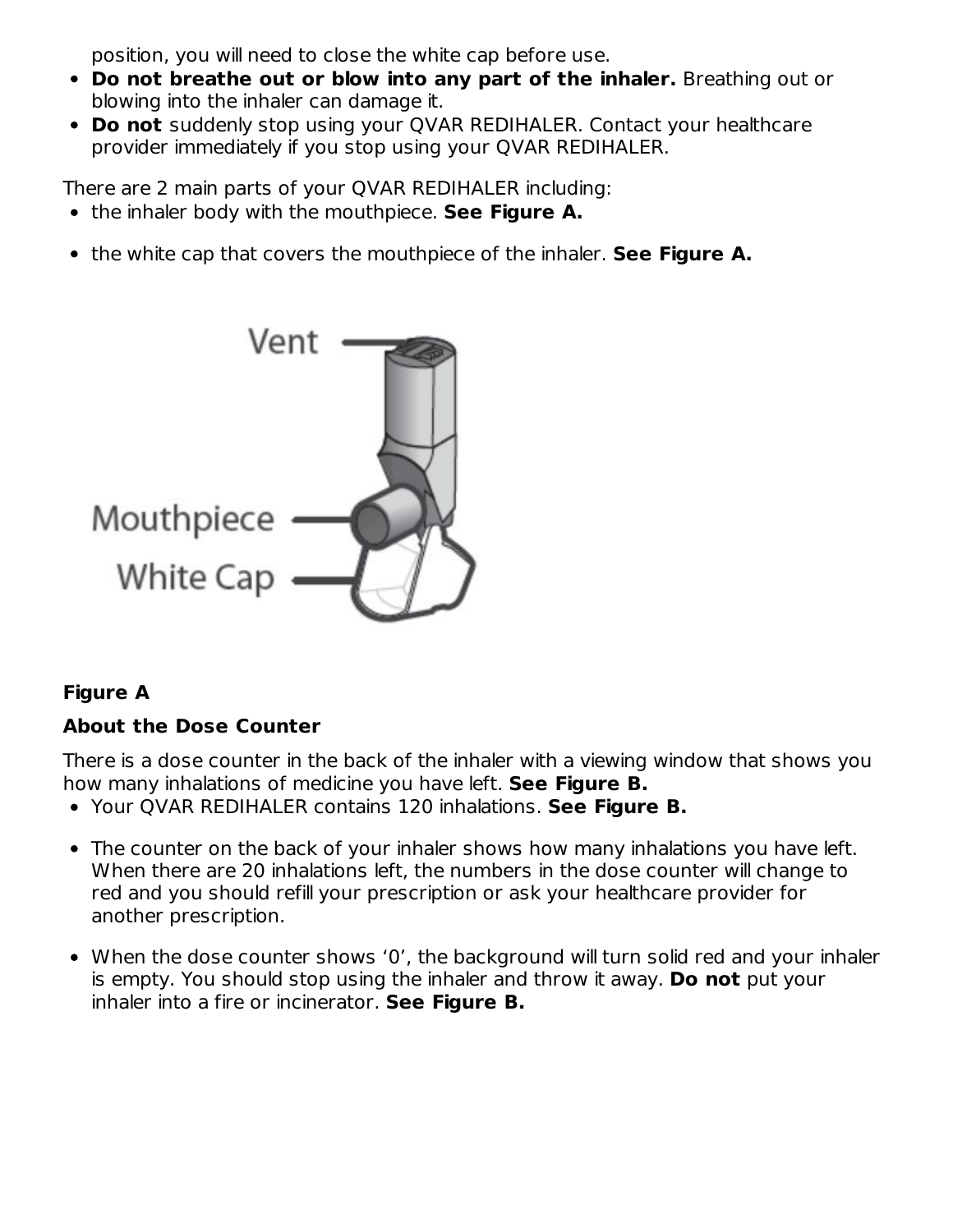

# **Figure B**

#### **Important:**

- **The white cap must be closed to prepare the inhaler before each inhalation or you will not receive your medicine. See Figure C.**
- If the white cap is open, close the white cap to prepare your inhaler and look at the dose counter window to make sure that your inhaler is not empty. **See Figure B.**
- **Do not** open the cap until you are ready to take your inhalation.



**Figure C Using your QVAR REDIHALER: Step 1. Open the white cap**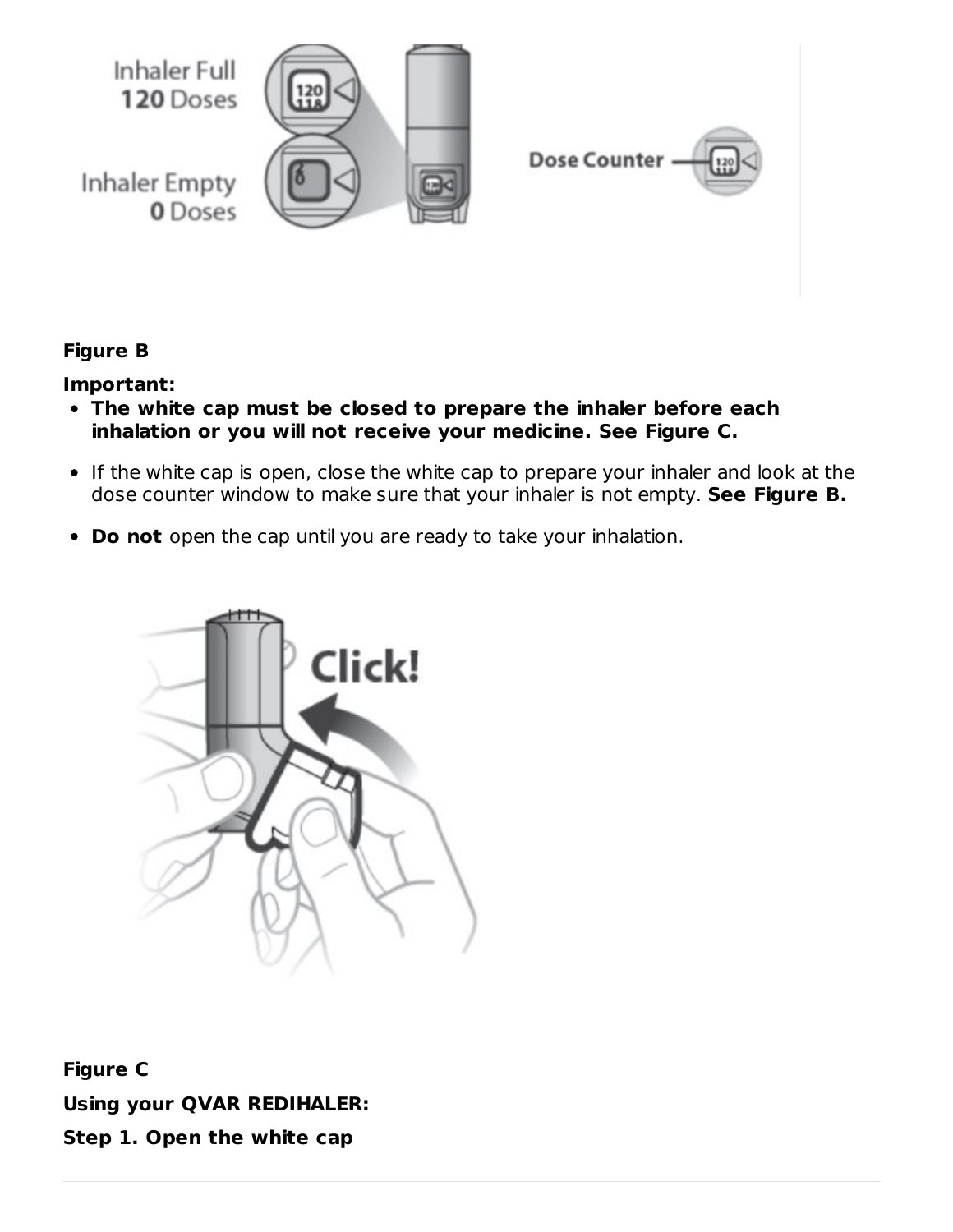

- **Open the white cap. See Figure D.**
- **Breathe out fully, away from the inhaler. Do not blow into the inhaler.**

# **Figure D**

### **Remember:**

- **Do not** open the cap until you are ready to take your inhalation.
- **Never breathe out or blow into the inhaler**. Breathing out or blowing into the inhaler can damage it.

### **Step 2. Inhale 1 Time**



- **Place the mouthpiece in your mouth and close your lips around it so you form a good seal.**
	- **Inhale deeply** to release the medicine.
- **Remove the inhaler and hold your breath for 5 to 10 seconds,** then breathe out slowly, away from the inhaler.

# **Figure E**

### **Remember:**

Hold the inhaler upright as you take your inhalation. **See Figure E.**

### **Step 3. Close the white cap**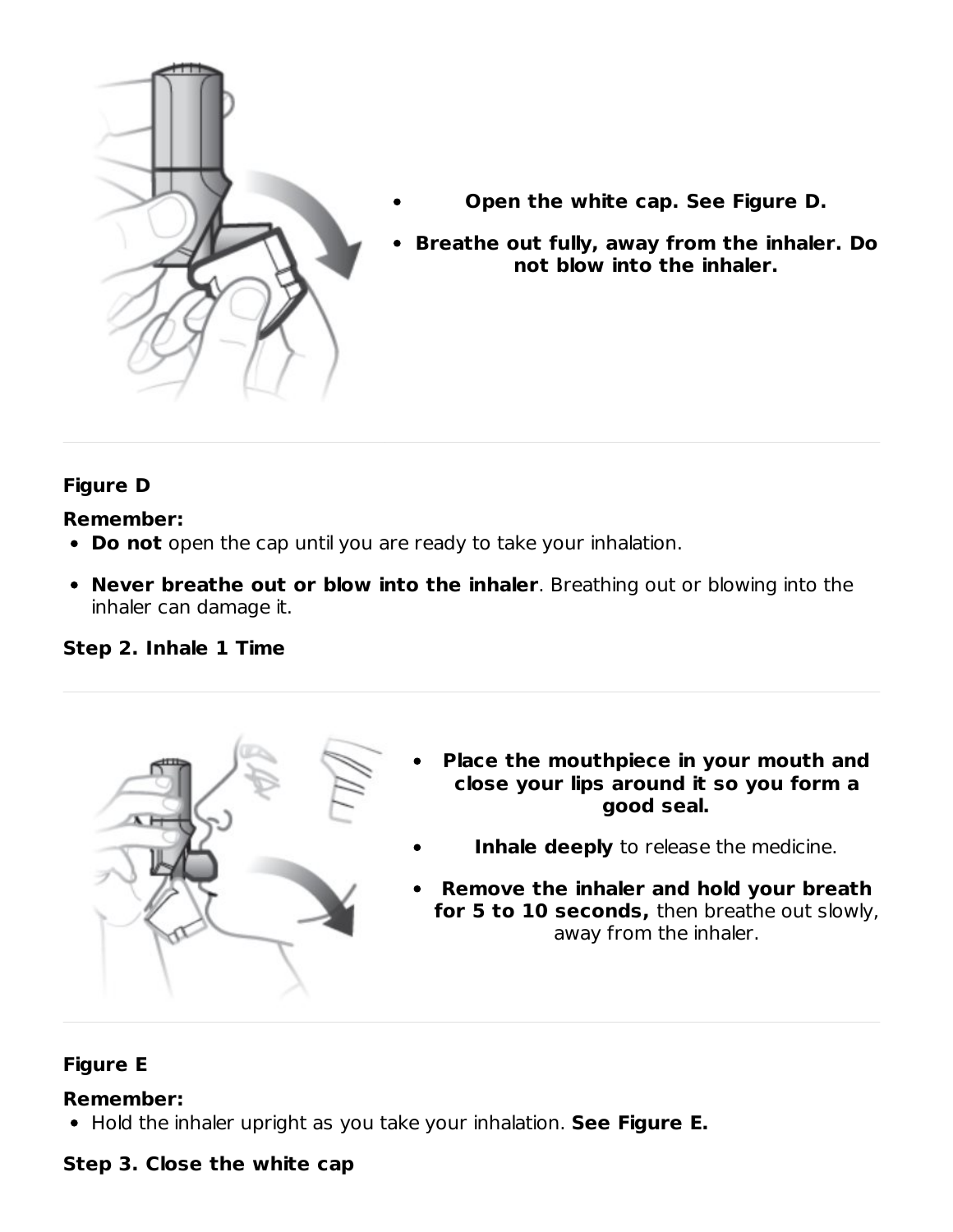

**Close the white cap after inhaling to prepare your next inhalation. See Figure F.**

# **Figure F**

#### **If your healthcare provider has told you to take more than 1 inhalation per dose, make sure the white cap is closed and repeat Step 1 to Step 3.**

After taking your prescribed number of inhalations, rinse your mouth with water **without swallowing** to help reduce the risk of a fungal infection (thrush) in your mouth.

#### **How to store your QVAR REDIHALER**

- Store QVAR REDIHALER at room temperature between 68ºF to 77ºF (20ºC to 25ºC). Avoid exposure to extreme heat or cold.
- Keep the white cap on the inhaler closed during storage.
- Keep your QVAR REDIHALER inhaler dry and clean at all times.
- If you drop your QVAR REDIHALER, inspect it for damage before use. If the QVAR REDIHALER is damaged, **do not** use the damaged QVAR REDIHALER. Call your doctor or pharmacist to replace the QVAR REDIHALER.
- **Do not** use or store your QVAR REDIHALER near heat or open flame. Exposure to temperatures above 120ºF (49ºC) may cause the canister to burst.
- **Do not** throw QVAR REDIHALER into fire or an incinerator.
- Throw away QVAR REDIHALER when the dose counter displays '0,' or after the expiration date on the package, whichever comes first.
- **Keep your QVAR REDIHALER and all medicines out of the reach of children.**

#### **Cleaning your QVAR REDIHALER**

- **Do not wash or put any part of your QVAR REDIHALER in water.**
- Clean the mouthpiece of your QVAR REDIHALER weekly with a clean, dry tissue or cloth.

### **Support**

If you have any questions about QVAR REDIHALER or how to use your inhaler, go to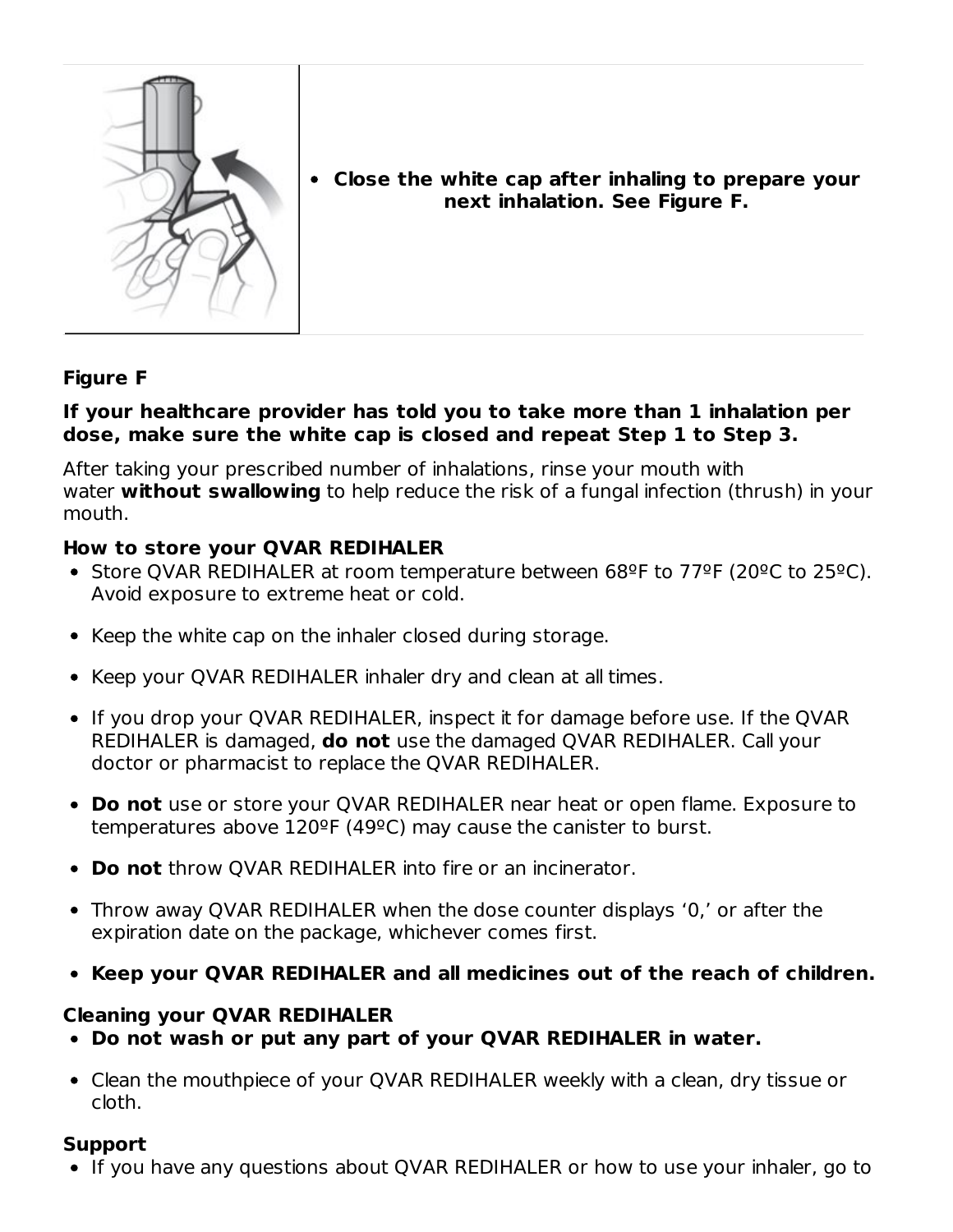www.QVAR.com or call 1-888-483-8279.

This Instructions for Use has been approved by the U.S. Food and Drug Administration. Distributed by:

Teva Pharmaceuticals USA, Inc.

Parsippany, NJ 07054

©2021Teva Respiratory, LLC. All rights reserved.

QVARHIFU-003

Rev. 01/2021

# **Beclomethasone Dipropionate HFA**



| <b>QVAR REDIHALER</b><br>beclomethasone dipropionate hfa aerosol, metered                   |                                    |                              |       |                                   |                 |  |
|---------------------------------------------------------------------------------------------|------------------------------------|------------------------------|-------|-----------------------------------|-----------------|--|
|                                                                                             |                                    |                              |       |                                   |                 |  |
| <b>Product Information</b>                                                                  |                                    |                              |       |                                   |                 |  |
| <b>Product Type</b>                                                                         | HUMAN PRESCRIPTION<br><b>DRUG</b>  | <b>Item Code</b><br>(Source) |       | NDC:50090-5031(NDC:59310-<br>302) |                 |  |
| <b>Route of Administration</b>                                                              | <b>RESPIRATORY</b><br>(INHALATION) |                              |       |                                   |                 |  |
|                                                                                             |                                    |                              |       |                                   |                 |  |
| <b>Active Ingredient/Active Moiety</b>                                                      |                                    |                              |       |                                   |                 |  |
|                                                                                             | <b>Ingredient Name</b>             |                              |       | <b>Basis of Strength</b>          | <b>Strength</b> |  |
| <b>BECLOMETHASONE DIPROPIONATE (UNII: 5B307S63B2)</b><br>(BECLOMETHASONE - UNII:KGZ1SLC28Z) | <b>DIPROPIONATE</b>                | <b>BECLOMETHASONE</b>        | 40 ug |                                   |                 |  |
|                                                                                             |                                    |                              |       |                                   |                 |  |
| <b>Inactive Ingredients</b>                                                                 |                                    |                              |       |                                   |                 |  |
|                                                                                             | <b>Ingredient Name</b>             |                              |       | <b>Strength</b>                   |                 |  |